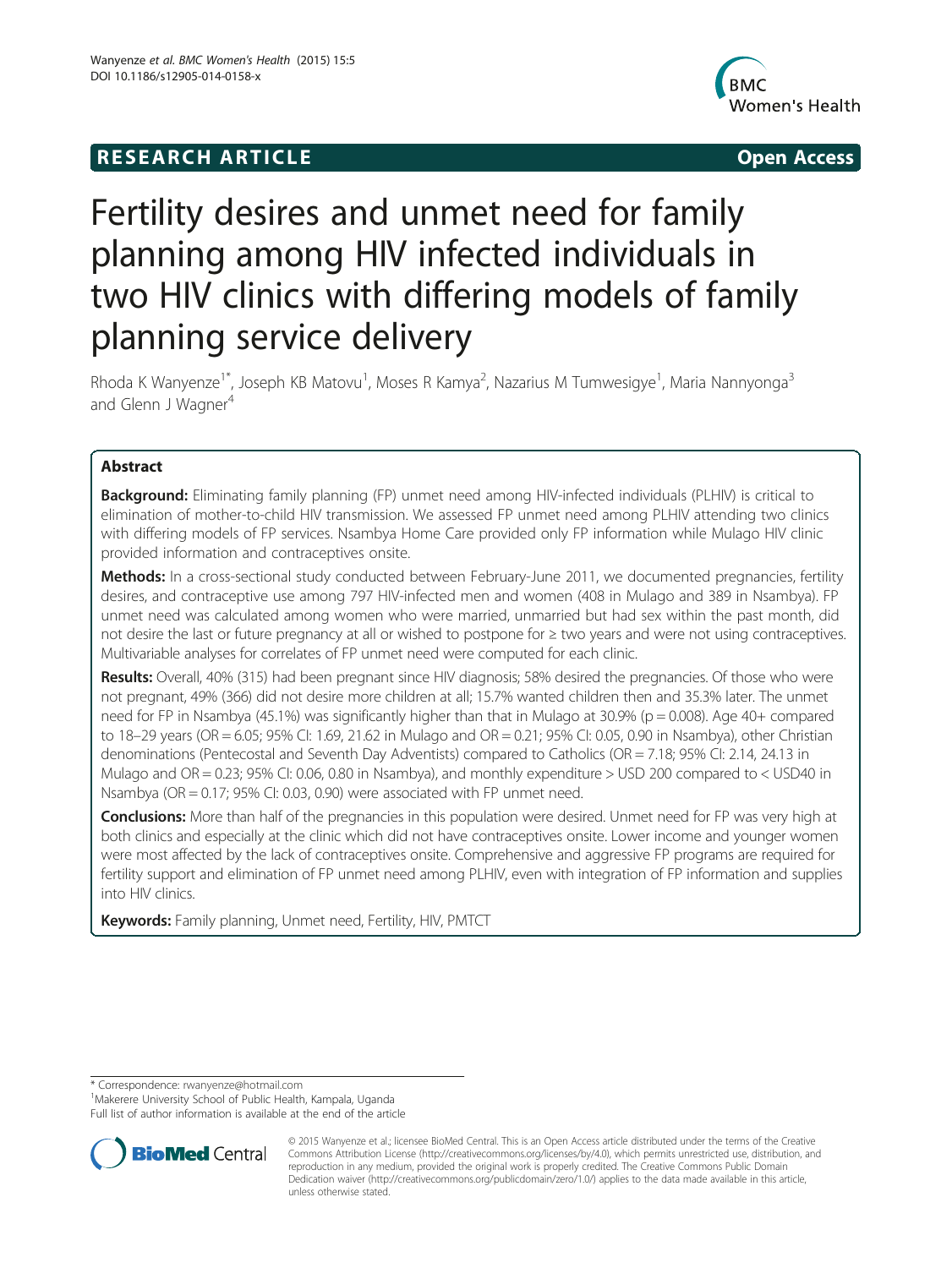# Background

Recently there have been renewed efforts towards 'virtual elimination' of mother-to-child HIV transmission (eMTCT) [[1,2\]](#page-10-0). In addition to increasing access to more effective antiretroviral drugs during pregnancy and delivery, achieving eMTCT requires limiting the duration of breastfeeding to 12 months and eliminating the current unmet need for family planning [\[3](#page-10-0)-[5\]](#page-10-0). However, this latter component– supporting individuals living with HIV/ AIDS to prevent unintended pregnancies– is an often neglected approach to preventing HIV transmission to infants [[6,7\]](#page-10-0). Knowledge of HIV positive status has been associated with a desire to limit childbearing in some studies [[8\]](#page-10-0). But there are still gaps in ensuring access to sexual and reproductive health services and rights, including contraceptive use by HIV infected individuals [[9-11\]](#page-10-0). The majority of HIV infected women in sub-Saharan Africa (66- 92%) wish to postpone or limit childbearing but only 20-43% use contraception [[12](#page-10-0)].

Several countries, Uganda inclusive, have initiated programs to ensure increased access to family planning (FP) services for HIV infected individuals, with promising models of integration of FP and HIV services [\[13-15](#page-10-0)]. However, implementation challenges still remain in terms of how to operationalise the integration, and various untested models of service delivery are used [\[11](#page-10-0)]. Several models of integration of FP services have been implemented including integration of FP counseling with onsite contraceptives and FP counseling or information alone, with referral to other sites for contraceptives. Specifically, policies of some faith-based HIV clinics do not allow provision of contraceptives onsite. The impact of onsite and offsite delivery of contraceptives on the uptake of FP and the number of unplanned pregnancies among people living with HIV/AIDS (PLHIV) is not well documented. Also, studies that have evaluated contraceptive use among PLHIV have largely focused on uptake, without consideration for fertility desires and intentions [[12](#page-10-0)]. Unmet need for FP is a more robust indicator of the contraceptive utilization gaps since it focuses on prevention of unplanned pregnancies among individuals who do not wish to have children at all and those who wish to postpone pregnancy for two or more years [\[16\]](#page-10-0).

In this study, we assessed the fertility desires and the unmet need for FP as well as the clinic specific correlates of unmet need in two HIV clinics with different models of FP integration. Mulago HIV clinic has fully integrated FP services and provides various contraceptives onsite. Nsambya Home Care (NHC), a Catholic founded site has integrated FP information but does not provide contraceptives on site nor formal referral to other facilities for contraception. Understanding the impact of these models on the patterns of contraceptive use and unmet need for FP is important in informing the process of integration of FP services into HIV care and treatment services.

# Methods

# Study setting

Mulago HIV clinic provides care to over 10,000 HIV infected adults. The clinic provides FP education to clients in groups and one-on-one counseling sessions. Mulago also provides onsite contraceptives including male condoms, pills and injectables, and refers patients to the FP clinic within Mulago hospital for other contraceptive options such as implants, intrauterine devices and tubal ligation. NHC, a faith-based (Catholic-supported) HIV clinic, provides care to over 9,000 HIV infected children and adults. NHC also provides information on FP, which is delivered by counselors as part of the one-on-one prevention information and counseling, but does not provide contraceptives at the clinic and has no formal referral linkages for patients who wish to access contraceptives. Both clinics are located in the capital city of Kampala. The Mulago HIV clinic is located within Mulago hospital, the national referral and teaching hospital while NHC is located within Nsambya hospital, a faith based private not for profit hospital.

#### Study design and sample size

This was a comparative cross-sectional study. Structured interviews (with pre-determined categories) were conducted with sexually active PLHIV to assess fertility desires and determinants of unmet need for FP. A sample size of 387 respondents per site was calculated, assuming a difference of 10% in uptake (current use) of FP (62% in Mulago and 52% in Nsambya), a power of 80% and alpha of .05 [\[17,18\]](#page-10-0). Overall, we interviewed 797 respondents including 408 individuals at NHC and 389 at Mulago HIV clinic between February and June 2011.

#### Participant selection and data collection

Individuals who were ≥18 years, had attended the clinic for at least six months, and were sexually active (had sexual intercourse within 12 months) were eligible for participation in the study. At each study site, a systematic sampling technique was applied to select clients from the daily registration list (every sixth client selected). A brief screening tool was used to assess eligibility (age, sexually active, and duration in care).

#### Measures

Data were collected on socio-demographic (age, education, marital status, monthly household expenditure, occupation, and religion [Catholic, Protestant, Muslim, other Christian denominations including Pentecostal and Adventists]; and behavioral characteristics (number of sexual partners in the past 12 months, condom use in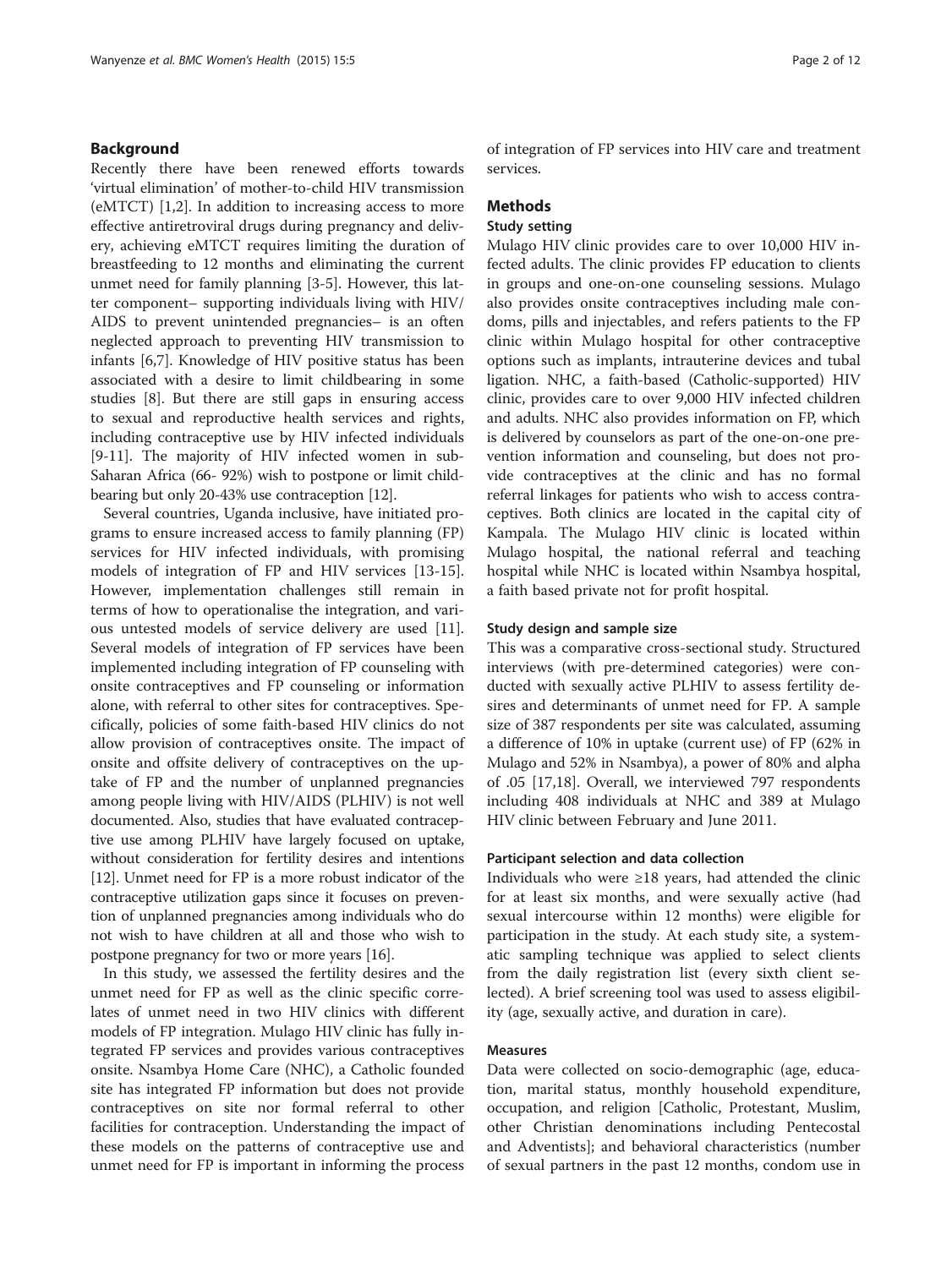the past 12 months, HIV status disclosure), whether or not participants were on antiretroviral drugs (ARVs) and duration on ARVs, perceived health status (Poor/fair; Good; and Very good), CD4 cell count at last test (<350, 350–499, 500+ and unknown) and partner HIV status (HIV status unknown; known HIV-negative; and known HIV-positive). Participants were asked if they (females) or their partners (males) had ever been pregnant since HIV-positive diagnosis, and those reporting pregnancy were asked if they desired the last pregnancy (then; later; or not at all). Participants were also asked if they or their partners were currently pregnant; and if not, they were asked about desire for future pregnancy (coded as 'then/ immediately', 'later'; 'not at all', or don't know'). Participants were also asked about their partners' desire for more children and whether they discussed with their partners the number of children to have and when to have them.

FP methods included both modern and traditional FP methods. Modern FP methods included male/female sterilization, male/female condoms, intra-uterine device, pills, injectables, implants, foam/jelly, diaphragm and emergency contraception. We also defined effective FP methods to include current use of any modern FP methods with the exception of inconsistent condom use. Inconsistent use of condoms is not very effective as a FP tool since it would require understanding and timing of the fertile period [\[19,20](#page-10-0)]. Participants were asked several questions in relation to the use of FP methods; whether or not they were currently using any FP method, and if so, what type of method. Participants who said they used condoms were asked about the frequency of condom use in the past 12 months, which was categorized as never, sometimes, always (consistent), and don't know (not sure). At analysis, the participants who never used condoms, used sometimes and those who were not sure, were categorized as inconsistent condom users.

Unmet need for FP was defined as the proportion of all married women and unmarried women who had sex within four weeks prior to the interview who: (a) did not desire to have the last pregnancy or desired that pregnancy at another time; or (b) were not currently pregnant but did not desire to have a future pregnancy or desired to wait for two or more years; and (c) were not using an effective method of family planning [\[19,20](#page-10-0)]. Unmet need for FP was stratified into: (i) unmet need for limiting childbirth; and (ii) unmet need for child spacing. Women were considered to have an unmet need for limiting childbirth if they did not desire to have the last pregnancy at all or did not (at all) want to have any future pregnancy but were not using an effective family planning method. On the other hand, women were considered to have an unmet need for child spacing if they desired to have their last or future pregnancy two or

more years later but were not currently using an effective FP method [\[16\]](#page-10-0).

#### Statistical analyses

We computed descriptive statistics to describe the sociodemographic and behavioral characteristics between the two clinics. We used Chi Square tests to detect differences in the descriptive variables reported in the two clinics. We further conducted univariate analysis to generate statistics on participant characteristics, pregnancy status, fertility desire and current use of FP methods stratified by HIV clinic and gender. In the general description of FP use, we included FP methods that the men reported that their sexual partners were using. However, based on the definition for FP unmet need, only women who were married or in consensual relationship were included at bivariate and multivariate analysis for correlates of unmet need [[16](#page-10-0)]. The unmet need for FP was compared between the two clinics, using Pearson's Chi Square tests. Potential correlates included in the bivariate and multivariate analysis were socio-demographic, health status, and behavioral characteristics. In the initial analysis, we collapsed the data across the two clinics into a combined model that included the site (Nsambya and Mulago) as a covariate and the site was the only significant correlate of FP unmet need. Due to the differences in the FP service delivery approaches and thus potential differences in correlates across sites, we conducted bivariate and multivariate analyses separately for each HIV clinic in order to identify which factors were driving the unmet need at each clinic. Only results from the clinic-specific analyses are reported. Variables were considered to be significantly associated with unmet need for FP if they had a p-value less than 0.05 ( $P < 0.05$ ).

#### Ethics statement

Written informed consent was sought from eligible clients before administration of the survey, which was conducted in a private setting. The study was approved by Makerere University School of Public Health Higher Degrees Research and Ethics committee and the Uganda National Council for Science and Technology. Permission to conduct the study was also sought from Mulago HIV clinic and Nsambya Home Care (NHC) HIV clinic management.

# Results

Overall 942 clients were screened for participation; 140 were not eligible while 797 of the 802 who were eligible (99.3%) accepted to participate and were enrolled into the study, including 408 in Mulago and 389 in Nsambya. Table [1](#page-3-0) shows the socio-demographic and behavioral characteristics of the participants, stratified by HIV clinic and gender. The majority of the participants were aged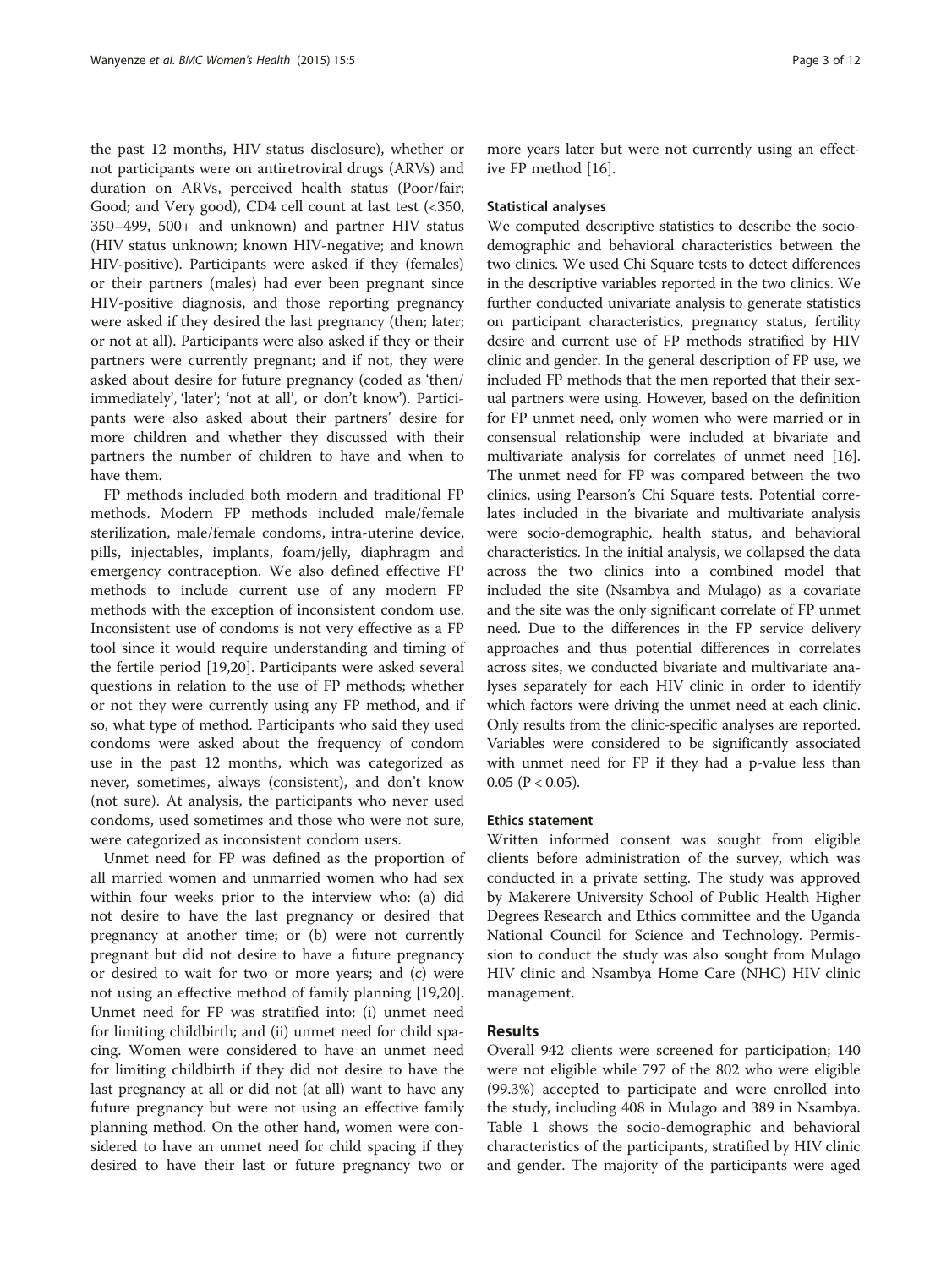| Characteristic                             | Mulago ( $N = 408$ ) |               | Nsambya home care $(N = 389)$ |               | <b>Total</b> |                      |
|--------------------------------------------|----------------------|---------------|-------------------------------|---------------|--------------|----------------------|
|                                            | Males (156)          | Females (252) | Males (129)                   | Females (260) | $(N = 797)$  | P-value <sup>a</sup> |
| Age-group                                  |                      |               |                               |               |              |                      |
| 18-29                                      | 16(10.3)             | 94 (37.3)     | 10(7.8)                       | 73 (28.1)     | 193 (24.2)   |                      |
| 30-39                                      | 85 (54.5)            | 120 (47.6)    | 57 (44.2)                     | 156 (73.2)    | 418 (52.5)   | 0.18                 |
| $40+$                                      | 55 (35.2)            | 38 (15.10)    | 62(48.1)                      | 31 (11.9)     | 186 (23.3)   |                      |
| <b>Education</b>                           |                      |               |                               |               |              |                      |
| None                                       | 03 (1.9)             | 21(8.3)       | 04(3.1)                       | 11(4.2)       | 39 (4.9)     |                      |
| Primary                                    | 88 (56.4)            | 133 (52.8)    | 60(46.5)                      | 107(41.1)     | 388 (48.7)   | 0.001                |
| Secondary                                  | 49 (31.4)            | 82 (32.5)     | 49 (38.0)                     | 107(41.1)     | 287 (36.0)   |                      |
| Tertiary                                   | 16(10.3)             | 16(6.4)       | 16 (12.4)                     | 35 (13.5)     | 83 (10.4)    |                      |
| <b>Marital status</b>                      |                      |               |                               |               |              |                      |
| Single                                     | 10(6.4)              | 24(9.5)       | 08(6.2)                       | 38 (14.6)     | 80 (10.0)    |                      |
| Currently married                          | 121 (77.6)           | 154(61.1)     | 103 (79.8)                    | 164(63.1)     | 542 (68.0)   | 0.003                |
| Divorced/separated                         | 21 (13.4)            | 57 (22.6)     | 11(8.5)                       | 32 (12.3)     | 121 (15.2)   |                      |
| Widowed                                    | 04(2.6)              | 17(6.8)       | 07(5.4)                       | 26 (10.0)     | 54 (6.8)     |                      |
| Religion                                   |                      |               |                               |               |              |                      |
| Catholic                                   | 63 (40.4)            | 99 (39.3)     | 54 (41.9)                     | 105 (40.4)    | 321 (40.3)   |                      |
| Protestant                                 | 64 (41.0)            | 74 (29.4)     | 49 (38.0)                     | 75 (28.8)     | 262 (32.9)   | 0.74                 |
| Muslim                                     | 17 (10.9)            | 42 (16.7)     | 12(9.3)                       | 39 (15.0)     | 110 (13.8)   |                      |
| Other Christian                            | 12(7.7)              | 37 (14.6)     | 14 (10.8)                     | 41 (15.8)     | 104 (13.0)   |                      |
| Average monthly expenditure                |                      |               |                               |               |              |                      |
| $<$ 100,000                                | 11(7.1)              | 23 (9.1)      | 14 (10.8)                     | 47 (18.1)     | 95 (11.9)    |                      |
| $100,000 - 500,000$                        | 110 (70.5)           | 191 (75.8)    | 106 (82.2)                    | 188 (72.3)    | 595 (74.7)   | < 0.0001             |
| >500,000                                   | 35 (22.4)            | 38 (15.1)     | 09(7.0)                       | 25(9.6)       | 107 (13.4)   |                      |
| Occupation                                 |                      |               |                               |               |              |                      |
| Salaried                                   | 24 (15.4)            | 33 (13.1)     | 26 (20.2)                     | 42 (16.2)     | 125(15.7)    |                      |
| Business/commercial                        | 55 (35.3)            | 117(46.4)     | 67 (51.9)                     | 133 (15.2)    | 372 (46.7)   | 0.003                |
| Casual worker                              | 48 (30.8)            | 34 (13.5)     | 26 (20.2)                     | 30(11.5)      | 138 (17.3)   |                      |
| Other employment                           | 29 (18.5)            | 68 (27.0)     | 10(7.7)                       | 55 (21.1)     | 162 (20.3)   |                      |
| Number of sexual partners (past 12 months) |                      |               |                               |               |              |                      |
| $\mathbf{1}$                               | 101 (64.7)           | 210 (83.3)    | 107 (83.0)                    | 242 (93.1)    | 660 (82.8)   | < 0.0001             |
| $2+$                                       | 55 (35.3)            | 42 (16.7)     | 22 (17.0)                     | 18 (6.9)      | 137 (17.2)   |                      |
| Condom use (past 12 months)                |                      |               |                               |               |              |                      |
| Never                                      | 13(8.3)              | 64 (25.4)     | 14 (10.9)                     | 40 (15.4)     | 131 (16.4)   |                      |
| Sometimes                                  | 55 (35.3)            | 111 (44.0)    | 45 (34.9)                     | 116 (44.6)    | 327 (41.0)   | 0.14                 |
| Always                                     | 88 (56.4)            | 77 (30.6)     | 70 (54.2)                     | 104 (40.0)    | 339 (42.5)   |                      |
| Partner HIV status                         |                      |               |                               |               |              |                      |
| Unknown                                    | 41(26.3)             | 117 (46.4)    | 31 (24.0)                     | 95 (36.5)     | 284 (35.6)   |                      |
| Known HIV negative                         | 32 (20.5)            | 27(10.7)      | 37 (28.7)                     | 39 (15.0)     | 135 (16.9)   | 0.07                 |
| Known HIV positive                         | 83 (53.2)            | 108 (42.9)    | 61(47.3)                      | 126 (48.5)    | 378 (47.4)   |                      |
| HIV status disclosure to partner           |                      |               |                               |               |              |                      |
| No                                         | 29 (18.6)            | 86 (34.1)     | 22 (17.0)                     | 66 (25.4)     | 203 (25.5)   | 0.07                 |
| Yes                                        | 127 (81.4)           | 166 (65.9)    | 107 (83.0)                    | 194 (74.6)    | 594 (74.5)   |                      |

<span id="page-3-0"></span>Table 1 Socio-demographic and behavioral characteristics of HIV infected clients receiving care at Mulago and Nsambya HIV clinics in Kampala, Uganda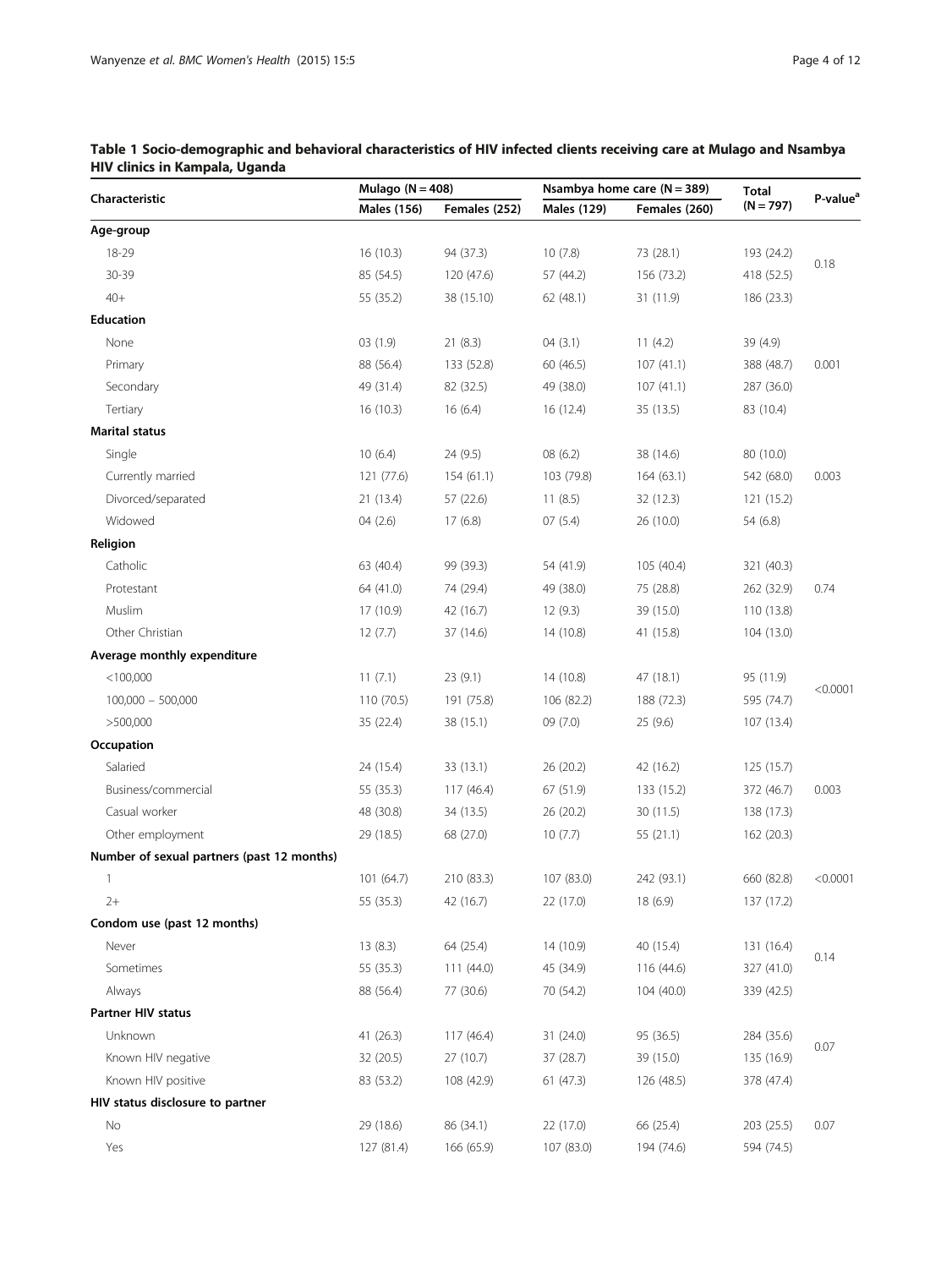| <b>Currently on ARVs</b>                   |            |            |            |            |            |          |
|--------------------------------------------|------------|------------|------------|------------|------------|----------|
| No                                         | 35 (22.4)  | 89 (35.3)  | 08(6.2)    | 33 (12.7)  | 165 (20.7) | < 0.0001 |
| Yes                                        | 121 (77.6) | 163 (64.7) | 121 (93.8) | 227 (87.3) | 632 (79.3) |          |
| Duration since initiated ARVs <sup>b</sup> |            |            |            |            |            |          |
| <1 year                                    | 25(20.7)   | 28 (17.2)  | 15(12.4)   | 45 (19.8)  | 114 (17.9) |          |
| 1 year                                     | 16 (13.2)  | 33 (20.2)  | 18 (14.9)  | 42 (18.5)  | 109 (17.2) | < 0.0001 |
| 2 years                                    | 36 (29.8)  | 36(22.1)   | 21(17.4)   | 25(11.0)   | 118(18.7)  |          |
| $3+$ years                                 | 44 (36.3)  | 66 (40.5)  | 67(55.3)   | 115 (50.7) | 292 (46.2) |          |
| CD4 cell count (last time tested)          |            |            |            |            |            |          |
| $<$ 350                                    | 55 (35.2)  | 69 (27.4)  | 51 (39.5)  | 79 (30.4)  | 254 (31.9) |          |
| 350-499                                    | 24 (15.4)  | 47 (18.6)  | 46 (35.7)  | 78 (30.0)  | 195 (24.4) | < 0.0001 |
| $500+$                                     | 34 (21.8)  | 57 (22.6)  | 12(9.3)    | 85 (32.7)  | 188 (23.6) |          |
| Unknown                                    | 43 (27.6)  | 79 (31.4)  | 20 (15.5)  | 18(6.9)    | 160(20.1)  |          |
| <b>Health status</b>                       |            |            |            |            |            |          |
| Poor/Fair                                  | 27(17.3)   | 59 (23.4)  | 22 (17.0)  | 23(8.9)    | 131 (16.4) |          |
| Good                                       | 66 (42.3)  | 89 (35.3)  | 50 (38.8)  | 103 (39.6) | 308 (38.6) | 0.001    |
| Very Good                                  | 63 (40.4)  | 104(41.3)  | 57 (44.2)  | 134 (51.5) | 358 (44.9) |          |

Table 1 Socio-demographic and behavioral characteristics of HIV infected clients receiving care at Mulago and Nsambya HIV clinics in Kampala, Uganda (Continued)

<sup>a</sup>Pearson Chi Square. <sup>b</sup>Expressed out of those who were currently taking ARVs. ARVs, antiretroviral drugs.

30–39 years (52.5%), had primary (48.7%) or higher (46.4%) education, were currently married (68.0%), and belonged to the Catholic (40.3%) or Protestant (32.9%) religion. Other Christian denominations constituted 13% (104), and 83.6% of these (87) were Pentecostal while the rest were Seventh Day Adventists (SDA). In terms of household expenditure, the majority (74.7%) spent Uganda Shillings (UGX) 100,000 – 500,000 [between US\$40-200] as monthly household expenditure and were largely engaged in commercial activities (46.7%). Most participants reported one sexual partner in the past year (82.8%), nearly half (47.4%) had partners with known HIV-positive status and three-quarters (74.5%) reported disclosing their HIV status to the partner. The majority (79.3%) were currently enrolled on ARVs, 32.0% had a CD4 cell count <350 cells/μL at last test while 44.9% rated their health status as very good. For some variables, there were statistically significant differences across the two clinics (education level, marital status, monthly expenditure, occupation, number of sexual partners, percentage and duration on ARVs, and perceived health status) (Table [1](#page-3-0)).

# Pregnancy status and fertility desires

Table [2](#page-5-0) shows the pregnancy status and fertility desires of the respondents, stratified by gender and HIV clinic. Overall, 39.5% of the participants reported that they or their partners had ever been pregnant since HIV diagnosis; 35.6% of these had been pregnant or their partners had been pregnant two or more times. Of those who had ever been pregnant, 25.4% reported that they did not desire the last pregnancy at all, while 16.5% desired the pregnancy later. Although not statistically significant, a higher percentage of women in Nsambya (36%) did not desire their last pregnancy at all, compared to those in Mulago (25.7%). Only 6.3% of all participants reported that they or their partners were currently pregnant. Half of those that were not currently pregnant (49%) did not desire or were not sure if they desired any future pregnancy. A higher percentage of women in Nsambya reported the desire for limiting pregnancy compared to Mulago. In Nsambya, half of the women (50.2%) did not desire any more children at all, compared to 41.6% in Mulago. Several participants reported that their partners desired more children at the time (33.0%) or in the future (18.6%). Sixty two per cent reported that they discussed with their partners about the number of children that they should have while 50.6% reported that they discussed with their partners about when to have children.

# Current use of family planning methods and unmet need for family planning

Table [3](#page-6-0) shows the proportion of men and women reporting current use of FP in Mulago and Nsambya HIV clinics, stratified by gender. Overall, 80.5% of the participants reported that they were currently using any FP method while 77.9% reported that they were currently using a modern method of FP. However, only 58.2% were using an effective modern method of FP, with lower proportions reported among women in Nsambya (50%) than in Mulago (57.9%);  $p = 0.04$ . The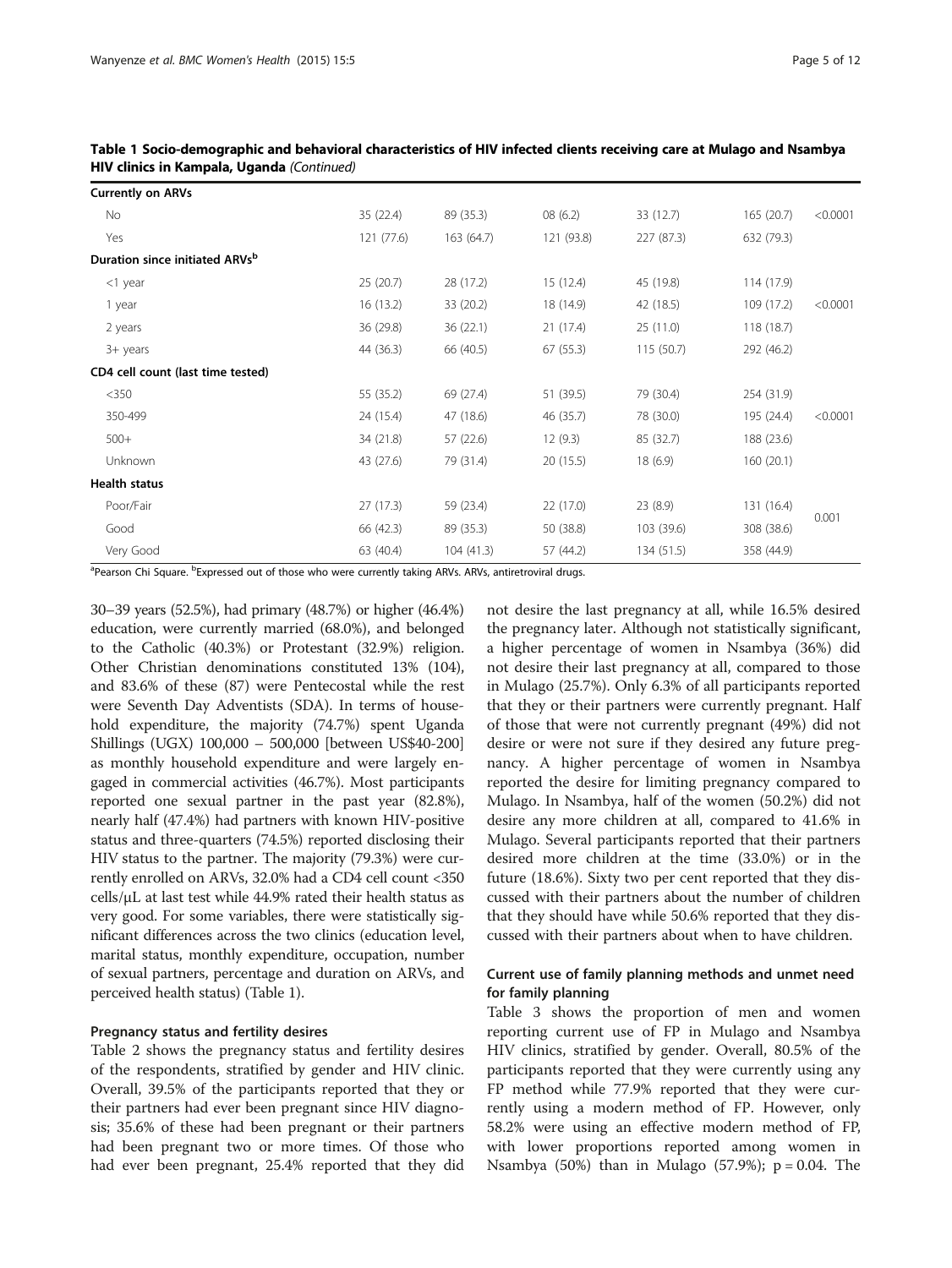| Variable                                                | Mulago ( $N = 408$ ) |               | Nsambya home care ( $N = 389$ ) |               | <b>Total</b>     | P-value <sup>a</sup> |
|---------------------------------------------------------|----------------------|---------------|---------------------------------|---------------|------------------|----------------------|
|                                                         | Males (156)          | Females (252) | <b>Males (129)</b>              | Females (260) | $(N = 797)$      |                      |
| Pregnant/partner pregnant since HIV diagnosis           |                      |               |                                 |               |                  |                      |
| No/Not sure                                             | 111(71.2)            | 139 (55.2)    | 83 (64.3)                       | 149 (57.3)    | 482 (60.5) 0.64  |                      |
| Yes                                                     | 45 (28.8)            | 113 (44.8)    | 46 (35.7)                       | 111(42.7)     | 315 (39.5)       |                      |
| Number of times pregnant/partner pregnant <sup>a</sup>  |                      |               |                                 |               |                  |                      |
| Once                                                    | 31 (68.9)            | 67 (59.3)     | 33 (71.7)                       | 72 (64.9)     | 203 (64.4) 0.37  |                      |
| 2+ times                                                | 14(31.1)             | 46 (40.7)     | 13(28.3)                        | 39 (35.1)     | 112 (35.6)       |                      |
| Desired/partner desired last pregnancy <sup>b</sup>     |                      |               |                                 |               |                  |                      |
| Yes, then                                               | 30(66.7)             | 52 (46.0)     | 37 (80.4)                       | 64 (57.7)     | 183 (58.1)       |                      |
| Yes, but later                                          | 09(20.0)             | 32 (28.3)     | 04(8.7)                         | 07(6.3)       | 52 (16.5)        | < 0.0001             |
| Not at all                                              | 06 (13.3)            | 29 (25.7)     | 05 (10.9)                       | 39 (36.0)     | 80 (25.4)        |                      |
| Currently pregnant/partner currently pregnant           |                      |               |                                 |               |                  |                      |
| No                                                      | 149 (95.5)           | 233 (92.5)    | 124 (96.1)                      | 241 (92.7)    | 747 (93.7) 0.91  |                      |
| Yes                                                     | 07(4.5)              | 19(7.5)       | 05(3.9)                         | 19(7.3)       | 50(6.3)          |                      |
| Desire/partner desires future pregnancy <sup>c</sup>    |                      |               |                                 |               |                  |                      |
| Yes, now                                                | 18(12.1)             | 37 (15.9)     | 24 (19.3)                       | 38 (15.8)     | 117(15.7)        |                      |
| Yes, but later                                          | 48 (32.2)            | 99 (42.5)     | 35 (28.3)                       | 82 (34.0)     | 264 (35.3)       | 0.17                 |
| Not at all/Don't know                                   | 83 (55.7)            | 97 (41.6)     | 65 (52.4)                       | 121 (50.2)    | 366 (49.0)       |                      |
| Partner desire for more children                        |                      |               |                                 |               |                  |                      |
| Yes, now                                                | 25(16.0)             | 103 (40.9)    | 36 (27.9)                       | 99 (38.1)     | 263 (33.0)       |                      |
| Yes, but later                                          | 39 (25.0)            | 41 (16.3)     | 24 (18.6)                       | 44 (16.9)     | 148 (18.6) 0.005 |                      |
| Not at all                                              | 45 (28.9)            | 46 (18.2)     | 51 (39.5)                       | 66 (25.4)     | 208 (26.1)       |                      |
| Don't know                                              | 47 (30.1)            | 62 (24.6)     | 18 (14.0)                       | 51 (19.6)     | 178 (22.3)       |                      |
| Discussed with partner about number of children to have |                      |               |                                 |               |                  |                      |
| No                                                      | 63 (40.4)            | 115 (45.6)    | 31 (24.0)                       | 98 (37.7)     | 307 (38.5) 0.002 |                      |
| Yes                                                     | 93 (59.6)            | 137 (54.4)    | 98 (76.0)                       | 162(62.3)     | 490 (61.5)       |                      |
| Discussed with partner about when to have children      |                      |               |                                 |               |                  |                      |
| No                                                      | 77 (49.4)            | 139 (55.2)    | 45 (34.9)                       | 131 (50.4)    | 392 (49.2) 0.03  |                      |
| Yes                                                     | 79 (50.6)            | 113 (44.8)    | 84 (65.1)                       | 129 (49.6)    | 405 (50.8)       |                      |

<span id="page-5-0"></span>

|                            | Table 2 Pregnancy status and fertility desires among HIV infected clients receiving care Mulago and Nsambya HIV |  |  |  |
|----------------------------|-----------------------------------------------------------------------------------------------------------------|--|--|--|
| clinics in Kampala, Uganda |                                                                                                                 |  |  |  |

<sup>a</sup>Pearson Chi Square.

bExpressed out of women who have ever been pregnant/men whose partners have ever been pregnant since HIV-positive diagnosis.

c Expressed out of women who were not currently pregnant/men whose partners were not currently pregnant.

use of less effective FP methods among women in Nsambya was largely due to more prevalent inconsistent condom use. Among those who used condoms in Nsambya, 69.4% reported inconsistent use compared to 60.0% in Mulago. Compared to Mulago, a larger proportion of women in Nsambya also reported using withdrawal (16.3% vs. 4.9%;  $p = 0.002$ ) and rhythm methods (14.9%) vs. 5.3%;  $p = 0.03$ ). In both clinics, current use of FP methods was higher among men than women, largely driven by use of male condoms. In Mulago, current use of any FP method was 92.3% among men compared to 72.6% among women. Likewise, in Nsambya, current use of any FP method was 86.8% compared to 77.7% among women.

Figure [1](#page-7-0) shows the proportion of women who had unmet need for FP at both clinics. There were 401 women who were currently married or unmarried but had sex in the past four weeks (among the 194 women who were not married, 42.8% had sex in the past month). Of the 401 women, 82.0% (329) either did not want the last pregnancy or wanted it at another time. Of these, 55.3% (182) did not want their last pregnancy or any pregnancy in the future while 44.7% (147) wanted to wait for two or more years. Of the 182 women who did not want their last or future pregnancy, 36.8% were not using any effective FP method. Likewise, of the 147 women who wanted their last pregnancy after two or more years, 39.5% were not using any effective FP method. Thus,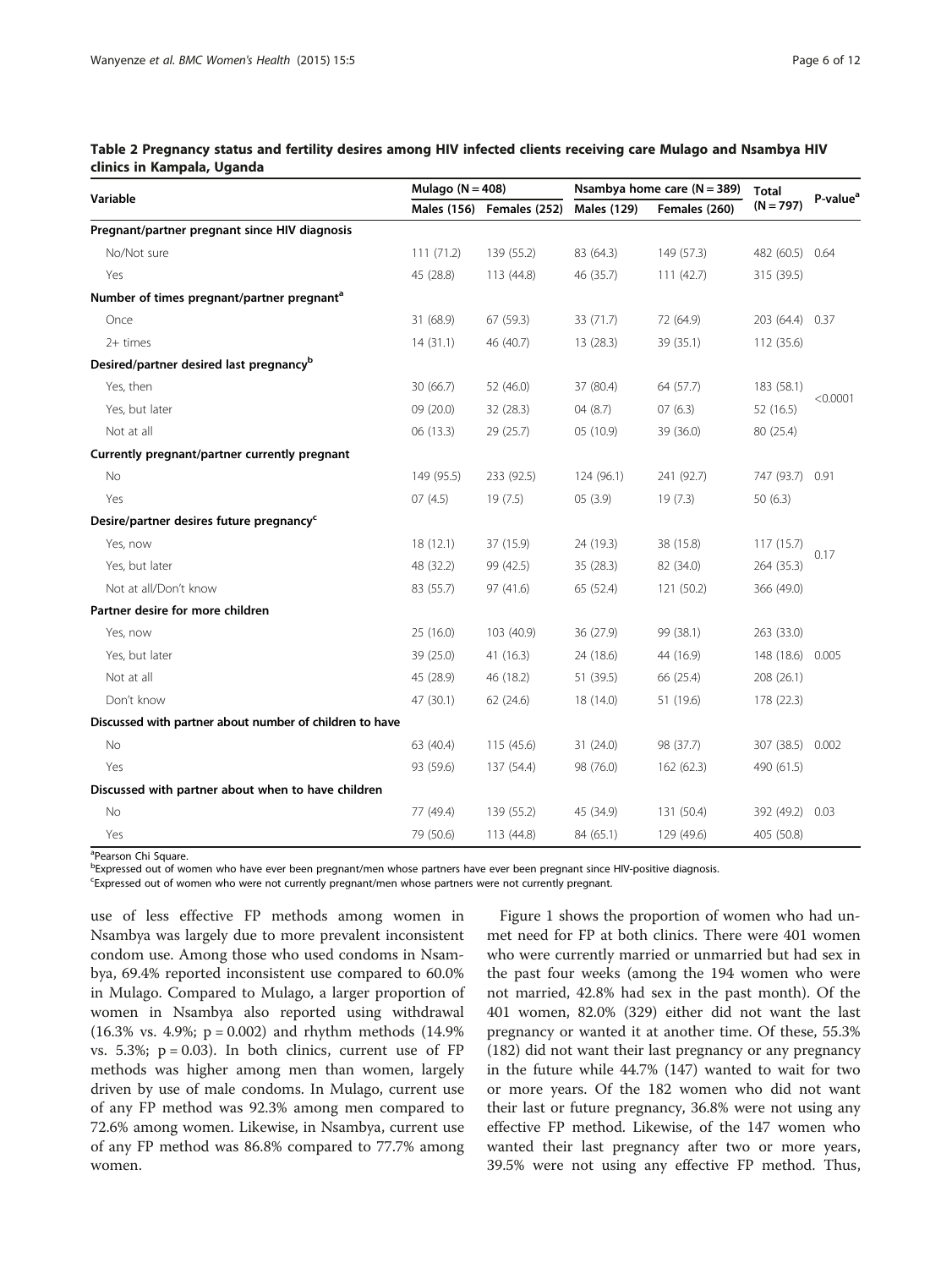| Variable                                                                   | Mulago ( $N = 408$ )     |               | Nsambya home care $(N = 389)$ |               | <b>Total</b> | P-value <sup>b</sup> |
|----------------------------------------------------------------------------|--------------------------|---------------|-------------------------------|---------------|--------------|----------------------|
|                                                                            | Males (156)              | Females (252) | <b>Males (129)</b>            | Females (260) | $(N = 797)$  |                      |
| Currently using any family planning method                                 |                          |               |                               |               |              | 0.84                 |
| <b>No</b>                                                                  | 12(7.7)                  | 69 (27.4)     | 17(13.2)                      | 58 (22.3)     | 156 (19.6)   |                      |
| Yes                                                                        | 144 (92.3)               | 183 (72.6)    | 112 (86.8)                    | 203 (77.7)    | 641 (80.5)   |                      |
| Currently using any modern <sup>c</sup> family planning method             |                          |               |                               |               |              | 0.85                 |
| No                                                                         | 14(9.0)                  | 75 (29.8)     | 19 (14.7)                     | 68 (26.2)     | 176(22.1)    |                      |
| Yes                                                                        | 142 (91.0)               | 177 (70.2)    | 110 (85.3)                    | 192 (73.8)    | 621 (77.9)   |                      |
| Currently using an effective <sup>d</sup> modern family<br>planning method |                          |               |                               |               |              | 0.04                 |
| No                                                                         | 50 (32.0)                | 106(42.1)     | 47 (36.4)                     | 130 (50.0)    | 333 (41.8)   |                      |
| Yes                                                                        | 106(68.0)                | 146 (57.9)    | 82 (63.6)                     | 130 (50.0)    | 464 (58.2)   |                      |
| Overall unmet need for family planning                                     |                          |               |                               |               |              | 0.008                |
| <b>No</b>                                                                  |                          | 114(69.1)     | $\overline{a}$                | 90 (54.9)     | 204 (62.0)   |                      |
| Yes                                                                        |                          | 51 (30.9)     |                               | 74 (45.1)     | 125 (38.0)   |                      |
| Unmet need for limiting child birth                                        |                          |               |                               |               |              | 0.20                 |
| No                                                                         |                          | 56 (68.3)     |                               | 59 (59.0)     | 115(63.2)    |                      |
| Yes                                                                        | $\overline{\phantom{0}}$ | 26 (31.7)     | $\qquad \qquad$               | 41 (41.0)     | 67(36.8)     |                      |
| Unmet need for child spacing                                               |                          |               |                               |               |              | 0.008                |
| No                                                                         |                          | 58 (69.9)     | $\overline{a}$                | 31(48.4)      | 89 (60.5)    |                      |
| Yes                                                                        |                          | 25(30.1)      | $\overline{a}$                | 33 (51.6)     | 58 (39.5)    |                      |

<span id="page-6-0"></span>

| Table 3 Current use of family planning services and unmet need among HIV infected women <sup>a</sup> receiving care at Mulago |  |
|-------------------------------------------------------------------------------------------------------------------------------|--|
| and Nsambya HIV clinics in Kampala, Uganda                                                                                    |  |

<sup>a</sup>Among women aged 18–49 years.<br><sup>b</sup>Bearson Chi Square

<sup>b</sup>Pearson Chi Square.

c Modern family planning methods included: male/female sterilization, male/female condoms, intra-uterine device (IUD), pills, injectables, implants, foam/jelly,

diaphragm, and emergency contraception.

dEffective modern family planning methods included all the modern methods minus inconsistent condom use.

36.8% of the women had an unmet need for limiting childbirth while 39.5% had an unmet need for child spacing, contributing to an overall unmet need of 38%.

As shown in Table 3, overall unmet need was higher in Nsambya (45.1%) than in Mulago (30.9%) ( $p = 0.008$ ). The difference in the unmet need for limiting childbirth in Nsambya (41%) and Mulago (31.7%) was not statistically significant. However, the unmet need for child spacing in Nsambya (51.6%) was significantly higher than that in Mulago  $(30.1\%)$  (p = 0.008). While the unmet need for limiting and spacing was similar in Mulago; in Nsambya, the unmet need for child spacing (51.6%) was much higher than the unmet need for limiting childbirth (41.0%).

# Correlates of unmet need for family planning in Mulago and Nsambya

Table [4](#page-8-0) shows the unadjusted and adjusted site specific odds ratio (OR) and 95% confidence intervals (95%CI) associated with unmet need for FP among HIV-positive women at Mulago and Nsambya. In Mulago, at the bivariate analysis, the factors associated with unmet need for FP were age-group 40+ years compared to 18–29 years (OR = 3.67; 95% CI: 1.35, 9.96) and belonging to the Pentecostal and Adventists Christian denominations compared to Catholics (OR = 4.47; 95% CI: 1.65, 12.11). After the adjusted analyses, age and religious affiliation remained significantly associated with unmet need for FP in Mulago [age-group 40+ years compared to18-29 years: Adjusted [Adj.] OR = 6.05; 95% CI: 1.69, 21.62; belonging to the Pentecostal/Adventists religious affiliation (in comparison to the Catholic religion):  $OR = 7.18$ ; 95% CI: 2.14, 24.13]. Unmet need for FP was not associated with current enrolment on ARVs, CD4 cell count at last test, and health status, among other factors.

In Nsambya, at the bivariate analysis, the factors associated with unmet need for FP were average monthly household expenditure > UGX 500,000 [>\$200] compared to expenditure of  $<100,000$  UGX [\$40] (OR = 0.23; 95% CI: 0.06, 0.86) and reporting 2 or more sexual partners (compared to one partner) in the past 12 months (OR = 0.18; 95% CI: 0.04, 0.83). At multivariate analysis, the factors that remained independently associated with unmet need for FP were: age-group 40+ years (Adj. OR = 0.21; 95% CI: 0.05, 0.90) and belonging to Pentecostal/Adventist religions (Adj. OR = 0.23; 95% CI: 0.06,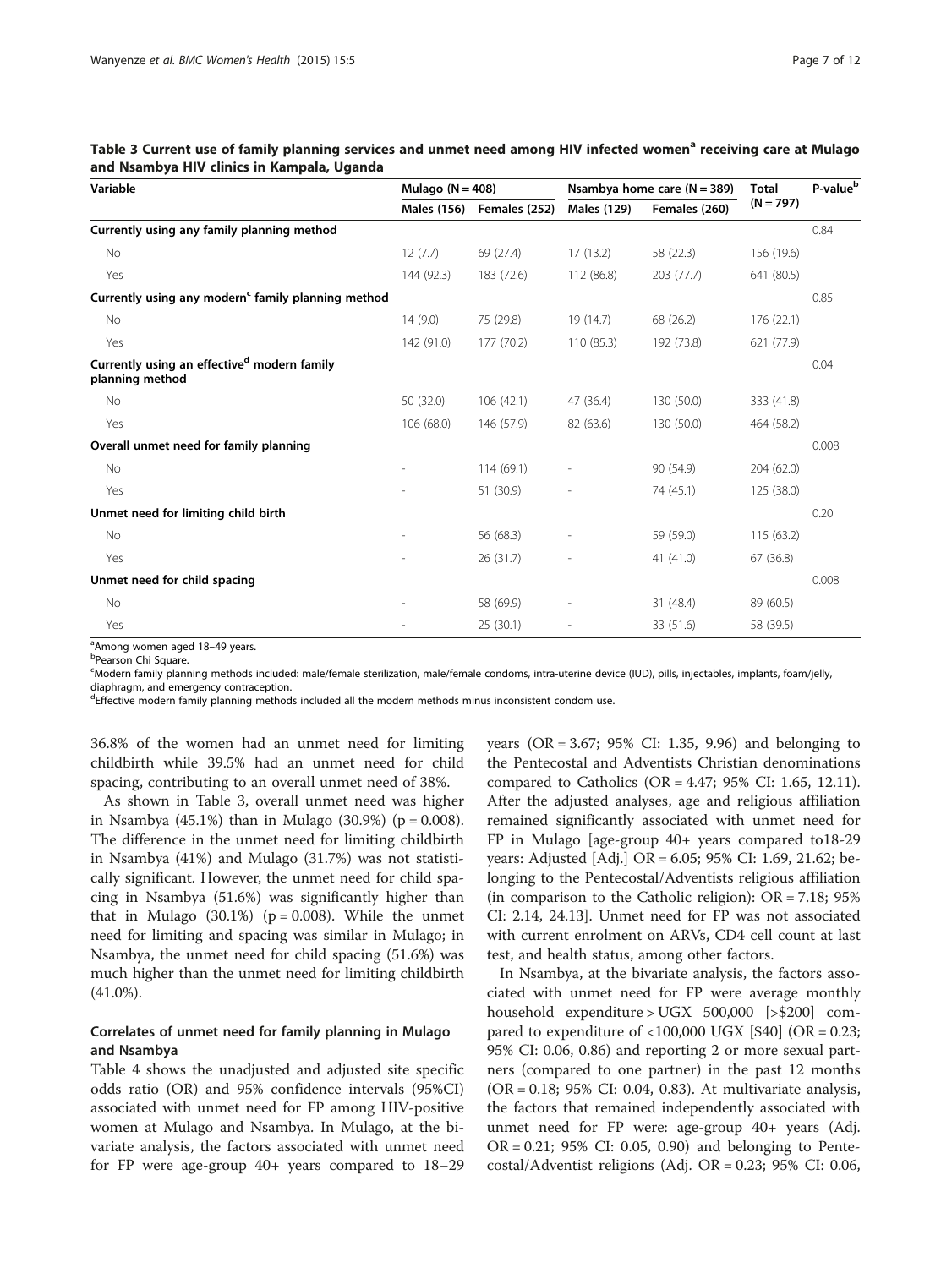<span id="page-7-0"></span>

0.80). Whereas the Pentecostal/Adventists were more likely to have unmet need in Mulago, in Nsambya the Pentecostal/Adventists were less likely to have unmet need for FP in comparison to the Catholics. Additionally, an average monthly household expenditure > UGX 500,000 reduced the likelihood for FP unmet need (Adj. OR = 0.17; 95%CI: 0.03, 0.90). Unmet need for FP in Nsambya was not associated with ARVs, CD4 cell count at last test, and health status, among other factors.

# **Discussion**

This study assessed fertility desires among HIV infected men and women as well as unmet need for FP among the women in two HIV clinics with differing models of FP service integration. Overall, a significant proportion of men and women (40%) at both clinics had been pregnant since their HIV diagnosis and more than half desired these pregnancies then. Among those who were not pregnant, 49% did not desire to have any more children at all; yet, half of these were not using effective FP

methods. The overall unmet need for FP was very high, at 38%.

This study shows that a large number of pregnancies among PLHIV are desired [\[21,22](#page-10-0)]. With improved access to ART and survival as well as expansion of PMTCT services, more PLHIV are likely to desire children [\[23-25](#page-10-0)]. Yet, most FP services for PLHIV focus predominantly on contraception with limited support for PLHIV who wish to have children [[21,26,27](#page-10-0)]. To ensure the SRH needs and rights of PLHIV, FP services should cater for both the PLHIV who want children and those who wish to delay or limit childbearing.

The use of FP methods among PLHIV may be quite high, but many are not using effective FP methods and thus remain at risk of getting pregnant [\[19,27](#page-10-0)]. With about half of the women not desiring any children at all, long-term or irreversible contraceptives would be ideal for this group [\[7,28\]](#page-10-0). However, use of ineffective methods was common in both sites and most prominent at Nsambya, which did not have onsite contraceptives. Studies have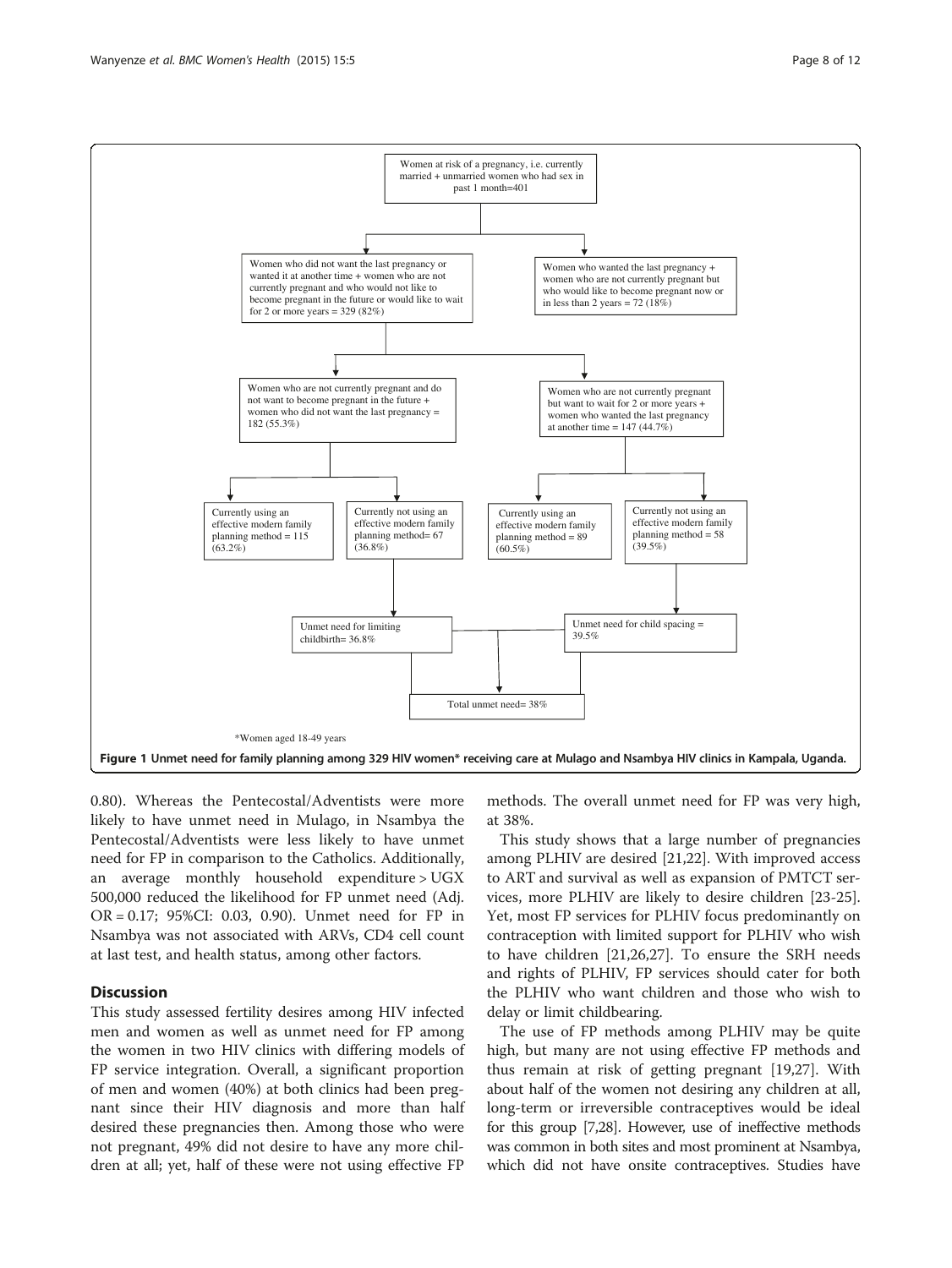| <b>Unadjusted OR and</b><br><b>Unadjusted OR</b><br><b>Adjusted OR</b><br><b>Adjusted OR</b><br>95% confidence intervals (CI)<br>and 95% CI<br>and 95% Cl<br>and 95% CI<br>Age-group<br>18-29<br>1.00<br>1.00<br>1.00<br>1.00<br>30-49<br>0.56 (0.28, 1.10)<br>1.67 (0.76, 3.68)<br>1.68 (0.63, 4.48)<br>0.51(0.22, 1.89)<br>$40+$<br>3.67 (1.35, 9.96)<br>6.05 (1.69, 21.62)<br>0.39(0.12, 1.32)<br>$0.21$ $(0.05, 0.90)$<br><b>Education</b><br>1.00<br>None<br>1.00<br>1.00<br>1.00<br>Primary<br>1.16 (0.29, 4.66)<br>$0.57$ $(0.11, 2.85)$<br>$0.98$ $(0.20, 4.74)$<br>$0.82$ (0.10, 6.66)<br>Secondary<br>1.75 (0.42, 7.19)<br>$1.11$ (0.20, 6.13)<br>1.37(0.29, 6.53)<br>Tertiary<br>1.29 (0.20, 8.43)<br>$0.74$ (0.08, 6.48)<br>$0.53$ $(0.80, 3.54)$<br>0.44(0.04, 5.16)<br><b>Marital status</b><br>1.00<br>1.00<br>1.00<br>1.00<br>Single<br>Currently married<br>1.28 (0.38, 4.33)<br>1.19 (0.26, 5.48)<br>1.86 (0.45, 7.73)<br>Divorced/separated<br>$0.66$ $(0.14, 3.01)$<br>$0.92$ $(0.15, 5.53)$<br>$0.50$ $(0.62, 4.00)$<br>Widowed<br>$0.50$ $(0.04, 5.74)$<br>0.45(0.03, 6.51)<br>1.33(0.20, 8.71)<br>Religion<br>Catholic<br>1.00<br>1.00<br>1.00<br>1.00<br>Protestant<br>2.13 (0.93, 4.86)<br>2.27 (0.90, 5.72)<br>0.99(0.46, 2.11)<br>0.95(0.37, 2.44)<br>Muslim<br>1.26 (0.42, 3.77)<br>1.65 (0.48, 5.65)<br>1.29 (0.54, 3.06)<br>1.22 (0.42, 3.52)<br>Other Christian (Pentecostals and Adventists)<br>4.47 (1.65, 12.11)<br>7.18 (2.14, 24.13)<br>0.40(0.14, 1.14)<br>$0.23$ $(0.06, 0.80)$<br>Average monthly household expenditure<br>$<$ 100,000<br>1.00<br>1.00<br>1.00<br>1.00<br>$100,000 - 500,000$<br>$6.11$ (0.77, 48.37)<br>5.51 (0.62, 48.73)<br>$0.48$ $(0.19, 1.17)$<br>$0.50$ $(0.16, 1.58)$<br>>500,000<br>7.94 (0.91, 69.43)<br>7.68 (0.72, 82.08)<br>$0.23$ (0.06, 0.86)<br>0.17(0.03, 0.90)<br><b>Currently on ARVs</b><br>No<br>1.00<br>1.00<br>1.00<br>1.00<br>Yes<br>1.54(0.75, 3.18)<br>2.28 (0.95, 5.46)<br>$0.87$ $(0.37, 2.05)$<br>1.57(0.53, 4.69)<br>CD4 cell count at last test<br>1.00<br>$<$ 350<br>1.00<br>1.00<br>1.00<br>350-499<br>$0.88$ $(0.34, 2.33)$<br>$0.77$ $(0.23, 2.50)$<br>1.73 (0.78, 3.84)<br>1.87 (0.71, 4.88) |
|-----------------------------------------------------------------------------------------------------------------------------------------------------------------------------------------------------------------------------------------------------------------------------------------------------------------------------------------------------------------------------------------------------------------------------------------------------------------------------------------------------------------------------------------------------------------------------------------------------------------------------------------------------------------------------------------------------------------------------------------------------------------------------------------------------------------------------------------------------------------------------------------------------------------------------------------------------------------------------------------------------------------------------------------------------------------------------------------------------------------------------------------------------------------------------------------------------------------------------------------------------------------------------------------------------------------------------------------------------------------------------------------------------------------------------------------------------------------------------------------------------------------------------------------------------------------------------------------------------------------------------------------------------------------------------------------------------------------------------------------------------------------------------------------------------------------------------------------------------------------------------------------------------------------------------------------------------------------------------------------------------------------------------------------------------------------------------------------------------------------------------------------------------------------------------------------|
| 1.52 (0.19, 12.18)<br>5.80 (0.95, 35.26)<br>1.36 (0.12, 15.75)<br>3.26 (0.36, 29.38)                                                                                                                                                                                                                                                                                                                                                                                                                                                                                                                                                                                                                                                                                                                                                                                                                                                                                                                                                                                                                                                                                                                                                                                                                                                                                                                                                                                                                                                                                                                                                                                                                                                                                                                                                                                                                                                                                                                                                                                                                                                                                                    |
|                                                                                                                                                                                                                                                                                                                                                                                                                                                                                                                                                                                                                                                                                                                                                                                                                                                                                                                                                                                                                                                                                                                                                                                                                                                                                                                                                                                                                                                                                                                                                                                                                                                                                                                                                                                                                                                                                                                                                                                                                                                                                                                                                                                         |
|                                                                                                                                                                                                                                                                                                                                                                                                                                                                                                                                                                                                                                                                                                                                                                                                                                                                                                                                                                                                                                                                                                                                                                                                                                                                                                                                                                                                                                                                                                                                                                                                                                                                                                                                                                                                                                                                                                                                                                                                                                                                                                                                                                                         |
|                                                                                                                                                                                                                                                                                                                                                                                                                                                                                                                                                                                                                                                                                                                                                                                                                                                                                                                                                                                                                                                                                                                                                                                                                                                                                                                                                                                                                                                                                                                                                                                                                                                                                                                                                                                                                                                                                                                                                                                                                                                                                                                                                                                         |
|                                                                                                                                                                                                                                                                                                                                                                                                                                                                                                                                                                                                                                                                                                                                                                                                                                                                                                                                                                                                                                                                                                                                                                                                                                                                                                                                                                                                                                                                                                                                                                                                                                                                                                                                                                                                                                                                                                                                                                                                                                                                                                                                                                                         |
|                                                                                                                                                                                                                                                                                                                                                                                                                                                                                                                                                                                                                                                                                                                                                                                                                                                                                                                                                                                                                                                                                                                                                                                                                                                                                                                                                                                                                                                                                                                                                                                                                                                                                                                                                                                                                                                                                                                                                                                                                                                                                                                                                                                         |
|                                                                                                                                                                                                                                                                                                                                                                                                                                                                                                                                                                                                                                                                                                                                                                                                                                                                                                                                                                                                                                                                                                                                                                                                                                                                                                                                                                                                                                                                                                                                                                                                                                                                                                                                                                                                                                                                                                                                                                                                                                                                                                                                                                                         |
|                                                                                                                                                                                                                                                                                                                                                                                                                                                                                                                                                                                                                                                                                                                                                                                                                                                                                                                                                                                                                                                                                                                                                                                                                                                                                                                                                                                                                                                                                                                                                                                                                                                                                                                                                                                                                                                                                                                                                                                                                                                                                                                                                                                         |
|                                                                                                                                                                                                                                                                                                                                                                                                                                                                                                                                                                                                                                                                                                                                                                                                                                                                                                                                                                                                                                                                                                                                                                                                                                                                                                                                                                                                                                                                                                                                                                                                                                                                                                                                                                                                                                                                                                                                                                                                                                                                                                                                                                                         |
|                                                                                                                                                                                                                                                                                                                                                                                                                                                                                                                                                                                                                                                                                                                                                                                                                                                                                                                                                                                                                                                                                                                                                                                                                                                                                                                                                                                                                                                                                                                                                                                                                                                                                                                                                                                                                                                                                                                                                                                                                                                                                                                                                                                         |
|                                                                                                                                                                                                                                                                                                                                                                                                                                                                                                                                                                                                                                                                                                                                                                                                                                                                                                                                                                                                                                                                                                                                                                                                                                                                                                                                                                                                                                                                                                                                                                                                                                                                                                                                                                                                                                                                                                                                                                                                                                                                                                                                                                                         |
|                                                                                                                                                                                                                                                                                                                                                                                                                                                                                                                                                                                                                                                                                                                                                                                                                                                                                                                                                                                                                                                                                                                                                                                                                                                                                                                                                                                                                                                                                                                                                                                                                                                                                                                                                                                                                                                                                                                                                                                                                                                                                                                                                                                         |
|                                                                                                                                                                                                                                                                                                                                                                                                                                                                                                                                                                                                                                                                                                                                                                                                                                                                                                                                                                                                                                                                                                                                                                                                                                                                                                                                                                                                                                                                                                                                                                                                                                                                                                                                                                                                                                                                                                                                                                                                                                                                                                                                                                                         |
|                                                                                                                                                                                                                                                                                                                                                                                                                                                                                                                                                                                                                                                                                                                                                                                                                                                                                                                                                                                                                                                                                                                                                                                                                                                                                                                                                                                                                                                                                                                                                                                                                                                                                                                                                                                                                                                                                                                                                                                                                                                                                                                                                                                         |
|                                                                                                                                                                                                                                                                                                                                                                                                                                                                                                                                                                                                                                                                                                                                                                                                                                                                                                                                                                                                                                                                                                                                                                                                                                                                                                                                                                                                                                                                                                                                                                                                                                                                                                                                                                                                                                                                                                                                                                                                                                                                                                                                                                                         |
|                                                                                                                                                                                                                                                                                                                                                                                                                                                                                                                                                                                                                                                                                                                                                                                                                                                                                                                                                                                                                                                                                                                                                                                                                                                                                                                                                                                                                                                                                                                                                                                                                                                                                                                                                                                                                                                                                                                                                                                                                                                                                                                                                                                         |
|                                                                                                                                                                                                                                                                                                                                                                                                                                                                                                                                                                                                                                                                                                                                                                                                                                                                                                                                                                                                                                                                                                                                                                                                                                                                                                                                                                                                                                                                                                                                                                                                                                                                                                                                                                                                                                                                                                                                                                                                                                                                                                                                                                                         |
|                                                                                                                                                                                                                                                                                                                                                                                                                                                                                                                                                                                                                                                                                                                                                                                                                                                                                                                                                                                                                                                                                                                                                                                                                                                                                                                                                                                                                                                                                                                                                                                                                                                                                                                                                                                                                                                                                                                                                                                                                                                                                                                                                                                         |
|                                                                                                                                                                                                                                                                                                                                                                                                                                                                                                                                                                                                                                                                                                                                                                                                                                                                                                                                                                                                                                                                                                                                                                                                                                                                                                                                                                                                                                                                                                                                                                                                                                                                                                                                                                                                                                                                                                                                                                                                                                                                                                                                                                                         |
|                                                                                                                                                                                                                                                                                                                                                                                                                                                                                                                                                                                                                                                                                                                                                                                                                                                                                                                                                                                                                                                                                                                                                                                                                                                                                                                                                                                                                                                                                                                                                                                                                                                                                                                                                                                                                                                                                                                                                                                                                                                                                                                                                                                         |
|                                                                                                                                                                                                                                                                                                                                                                                                                                                                                                                                                                                                                                                                                                                                                                                                                                                                                                                                                                                                                                                                                                                                                                                                                                                                                                                                                                                                                                                                                                                                                                                                                                                                                                                                                                                                                                                                                                                                                                                                                                                                                                                                                                                         |
|                                                                                                                                                                                                                                                                                                                                                                                                                                                                                                                                                                                                                                                                                                                                                                                                                                                                                                                                                                                                                                                                                                                                                                                                                                                                                                                                                                                                                                                                                                                                                                                                                                                                                                                                                                                                                                                                                                                                                                                                                                                                                                                                                                                         |
|                                                                                                                                                                                                                                                                                                                                                                                                                                                                                                                                                                                                                                                                                                                                                                                                                                                                                                                                                                                                                                                                                                                                                                                                                                                                                                                                                                                                                                                                                                                                                                                                                                                                                                                                                                                                                                                                                                                                                                                                                                                                                                                                                                                         |
|                                                                                                                                                                                                                                                                                                                                                                                                                                                                                                                                                                                                                                                                                                                                                                                                                                                                                                                                                                                                                                                                                                                                                                                                                                                                                                                                                                                                                                                                                                                                                                                                                                                                                                                                                                                                                                                                                                                                                                                                                                                                                                                                                                                         |
|                                                                                                                                                                                                                                                                                                                                                                                                                                                                                                                                                                                                                                                                                                                                                                                                                                                                                                                                                                                                                                                                                                                                                                                                                                                                                                                                                                                                                                                                                                                                                                                                                                                                                                                                                                                                                                                                                                                                                                                                                                                                                                                                                                                         |
|                                                                                                                                                                                                                                                                                                                                                                                                                                                                                                                                                                                                                                                                                                                                                                                                                                                                                                                                                                                                                                                                                                                                                                                                                                                                                                                                                                                                                                                                                                                                                                                                                                                                                                                                                                                                                                                                                                                                                                                                                                                                                                                                                                                         |
|                                                                                                                                                                                                                                                                                                                                                                                                                                                                                                                                                                                                                                                                                                                                                                                                                                                                                                                                                                                                                                                                                                                                                                                                                                                                                                                                                                                                                                                                                                                                                                                                                                                                                                                                                                                                                                                                                                                                                                                                                                                                                                                                                                                         |
|                                                                                                                                                                                                                                                                                                                                                                                                                                                                                                                                                                                                                                                                                                                                                                                                                                                                                                                                                                                                                                                                                                                                                                                                                                                                                                                                                                                                                                                                                                                                                                                                                                                                                                                                                                                                                                                                                                                                                                                                                                                                                                                                                                                         |
|                                                                                                                                                                                                                                                                                                                                                                                                                                                                                                                                                                                                                                                                                                                                                                                                                                                                                                                                                                                                                                                                                                                                                                                                                                                                                                                                                                                                                                                                                                                                                                                                                                                                                                                                                                                                                                                                                                                                                                                                                                                                                                                                                                                         |
|                                                                                                                                                                                                                                                                                                                                                                                                                                                                                                                                                                                                                                                                                                                                                                                                                                                                                                                                                                                                                                                                                                                                                                                                                                                                                                                                                                                                                                                                                                                                                                                                                                                                                                                                                                                                                                                                                                                                                                                                                                                                                                                                                                                         |
| 1.11 (0.43, 2.83)<br>1.06 (0.34, 3.29)<br>1.13 (0.50, 2.55)<br>1.59 (0.60, 4.22)<br>$500+$                                                                                                                                                                                                                                                                                                                                                                                                                                                                                                                                                                                                                                                                                                                                                                                                                                                                                                                                                                                                                                                                                                                                                                                                                                                                                                                                                                                                                                                                                                                                                                                                                                                                                                                                                                                                                                                                                                                                                                                                                                                                                              |
| Unknown<br>0.98(0.41, 2.34)<br>$0.79$ $(0.26, 2.39)$<br>1.33 (0.38, 4.61)<br>1.24 (0.26, 5.87)                                                                                                                                                                                                                                                                                                                                                                                                                                                                                                                                                                                                                                                                                                                                                                                                                                                                                                                                                                                                                                                                                                                                                                                                                                                                                                                                                                                                                                                                                                                                                                                                                                                                                                                                                                                                                                                                                                                                                                                                                                                                                          |
| Partner HIV status                                                                                                                                                                                                                                                                                                                                                                                                                                                                                                                                                                                                                                                                                                                                                                                                                                                                                                                                                                                                                                                                                                                                                                                                                                                                                                                                                                                                                                                                                                                                                                                                                                                                                                                                                                                                                                                                                                                                                                                                                                                                                                                                                                      |
| Unknown<br>1.00<br>1.00<br>1.00<br>1.00                                                                                                                                                                                                                                                                                                                                                                                                                                                                                                                                                                                                                                                                                                                                                                                                                                                                                                                                                                                                                                                                                                                                                                                                                                                                                                                                                                                                                                                                                                                                                                                                                                                                                                                                                                                                                                                                                                                                                                                                                                                                                                                                                 |
| Known HIV-negative<br>1.03 (0.29, 3.69)<br>1.05 (0.20, 5.53)<br>$0.96$ $(0.36, 2.61)$<br>$0.34$ (0.08, 1.44)                                                                                                                                                                                                                                                                                                                                                                                                                                                                                                                                                                                                                                                                                                                                                                                                                                                                                                                                                                                                                                                                                                                                                                                                                                                                                                                                                                                                                                                                                                                                                                                                                                                                                                                                                                                                                                                                                                                                                                                                                                                                            |
| Known HIV-positive<br>1.31 (0.65, 2.64)<br>1.37 (0.40, 4.72)<br>1.50 (0.76, 2.98)<br>$0.76$ $(0.24, 2.37)$                                                                                                                                                                                                                                                                                                                                                                                                                                                                                                                                                                                                                                                                                                                                                                                                                                                                                                                                                                                                                                                                                                                                                                                                                                                                                                                                                                                                                                                                                                                                                                                                                                                                                                                                                                                                                                                                                                                                                                                                                                                                              |
| <b>Health status</b>                                                                                                                                                                                                                                                                                                                                                                                                                                                                                                                                                                                                                                                                                                                                                                                                                                                                                                                                                                                                                                                                                                                                                                                                                                                                                                                                                                                                                                                                                                                                                                                                                                                                                                                                                                                                                                                                                                                                                                                                                                                                                                                                                                    |
| Poor/Fair<br>1.00<br>1.00<br>1.00<br>1.00                                                                                                                                                                                                                                                                                                                                                                                                                                                                                                                                                                                                                                                                                                                                                                                                                                                                                                                                                                                                                                                                                                                                                                                                                                                                                                                                                                                                                                                                                                                                                                                                                                                                                                                                                                                                                                                                                                                                                                                                                                                                                                                                               |
| Good<br>0.99(0.41, 2.38)<br>$0.58$ (0.19, 1.80)<br>1.72 (0.56, 5.33)<br>1.19(0.31, 4.61)                                                                                                                                                                                                                                                                                                                                                                                                                                                                                                                                                                                                                                                                                                                                                                                                                                                                                                                                                                                                                                                                                                                                                                                                                                                                                                                                                                                                                                                                                                                                                                                                                                                                                                                                                                                                                                                                                                                                                                                                                                                                                                |
| Very Good<br>0.85(0.36, 2.01)<br>$0.54$ (0.19, 1.56)<br>1.23 (0.41, 3.70)<br>$0.89$ $(0.23, 3.36)$                                                                                                                                                                                                                                                                                                                                                                                                                                                                                                                                                                                                                                                                                                                                                                                                                                                                                                                                                                                                                                                                                                                                                                                                                                                                                                                                                                                                                                                                                                                                                                                                                                                                                                                                                                                                                                                                                                                                                                                                                                                                                      |
| Number of sexual partners in past 12 months                                                                                                                                                                                                                                                                                                                                                                                                                                                                                                                                                                                                                                                                                                                                                                                                                                                                                                                                                                                                                                                                                                                                                                                                                                                                                                                                                                                                                                                                                                                                                                                                                                                                                                                                                                                                                                                                                                                                                                                                                                                                                                                                             |
| 1.00<br>1.00<br>$\mathbf{1}$<br>1.00<br>1.00                                                                                                                                                                                                                                                                                                                                                                                                                                                                                                                                                                                                                                                                                                                                                                                                                                                                                                                                                                                                                                                                                                                                                                                                                                                                                                                                                                                                                                                                                                                                                                                                                                                                                                                                                                                                                                                                                                                                                                                                                                                                                                                                            |
| $2+$<br>$0.80$ $(0.34, 1.88)$<br>$0.18$ (0.04, 0.83)<br>0.97(0.34, 2.71)<br>0.19(0.03, 1.19)                                                                                                                                                                                                                                                                                                                                                                                                                                                                                                                                                                                                                                                                                                                                                                                                                                                                                                                                                                                                                                                                                                                                                                                                                                                                                                                                                                                                                                                                                                                                                                                                                                                                                                                                                                                                                                                                                                                                                                                                                                                                                            |

<span id="page-8-0"></span>Table 4 Unadjusted and adjusted odds ratios and 95% confidence intervals associated with unmet need among 329 HIV infected women\* receiving care at Mulago and Nsambya HIV clinics in Kampala, Uganda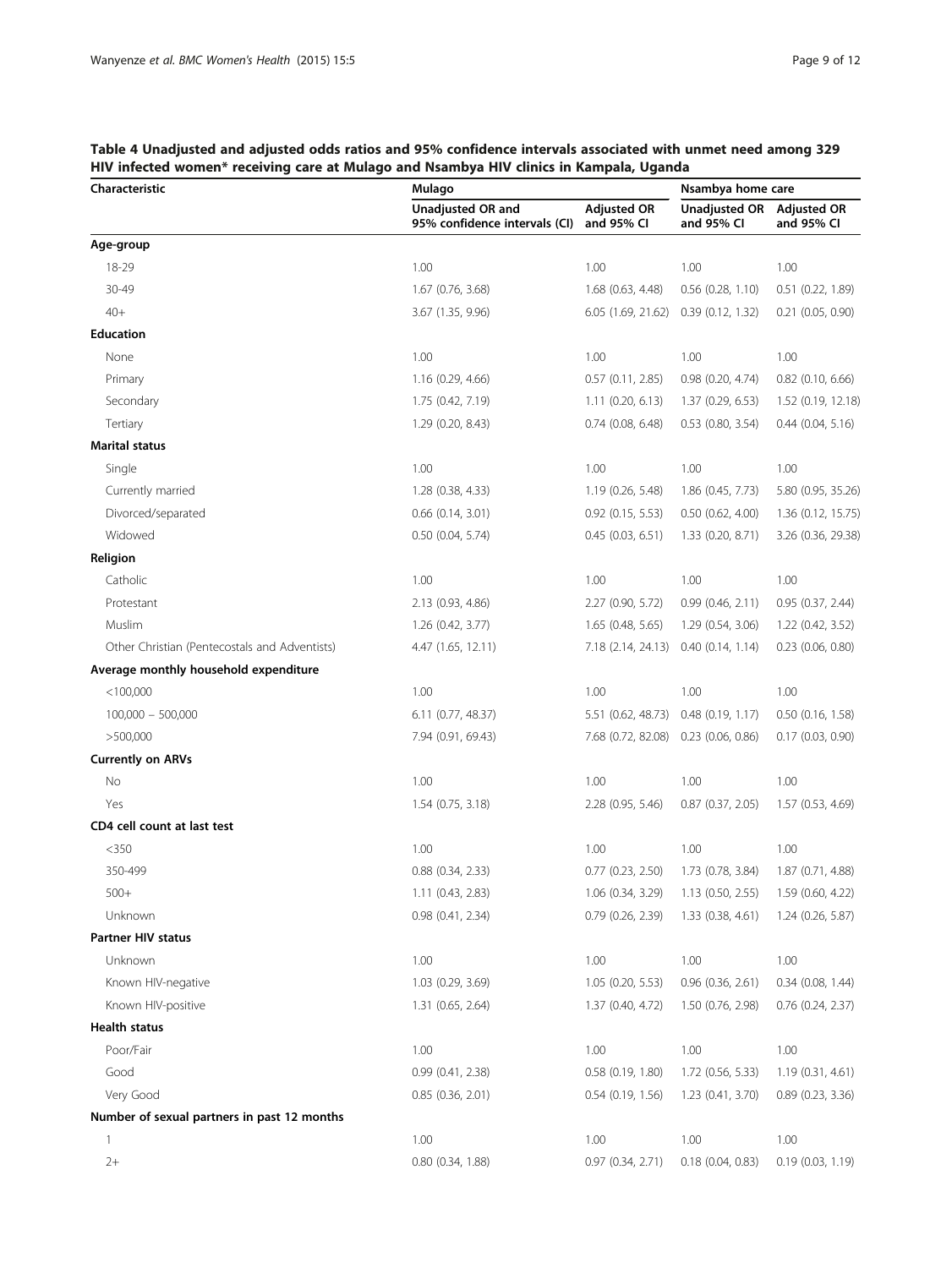| HIV status disclosure to partner                        |                    |                  |                                       |                    |
|---------------------------------------------------------|--------------------|------------------|---------------------------------------|--------------------|
| <b>No</b>                                               | 1.00               | 1.00             | 1.00                                  | 1.00               |
| Yes                                                     | 1.27 (0.59, 2.73)  | 0.50(0.13, 2.00) | 1.85(0.83, 4.13)                      | 1.10(0.29, 4.20)   |
| Belief that an HIV+ mother can have an HIV-free baby    |                    |                  |                                       |                    |
| <b>No</b>                                               | 1.00               | 1.00             | 1.00                                  | 1.00               |
| Yes                                                     | 1.35 (0.14, 13.31) |                  | 1.92 (0.14, 26.84) 2.12 (0.40, 11.24) | 3.00 (0.22, 40.94) |
| Belief that mother-to-child transmission can be avoided |                    |                  |                                       |                    |
| <b>No</b>                                               | 1.00               | 1.00             | 1.00                                  | 1.00               |
| Yes                                                     | 0.89(0.21, 3.70)   | 0.57(0.11, 2.95) | 1.25(0.34, 4.61)                      | 0.44(0.05, 3.64)   |

Table 4 Unadjusted and adjusted odds ratios and 95% confidence intervals associated with unmet need among 329 HIV infected women\* receiving care at Mulago and Nsambya HIV clinics in Kampala, Uganda (Continued)

\*Among women aged 18–49 years.

reported the use ineffective FP methods among PLHIV, with overreliance on condoms which are not effective for contraception especially when used inconsistently [\[12,27](#page-10-0)-[29](#page-10-0)]. The overreliance on condoms among PLHIV is largely due to the need to reduce HIV transmission; dual contraception and HIV prevention can be enhanced through consistent condom use and use of condoms with an additional effective contraceptive method [\[6,11\]](#page-10-0).

After accounting for the fertility desires, this study demonstrates a very high unmet need for FP. At 38%, the overall unmet need in this population is close to the 34.5% in the general population in Uganda [[30\]](#page-11-0). However, this gap is a major hindrance to the eMTCT efforts [[4,5\]](#page-10-0). Not surprisingly, the unmet need for FP was higher in Nsambya (45%), which provided only FP information with no formal referral mechanisms for contraceptives, compared to Mulago (31%) which had integrated both FP information and contraceptives onsite. More women in Nsambya reported inconsistent condom use and rhythm methods. However, the high unmet need could also be attributed to gaps in counseling at both clinics since the unmet need in Mulago was also high despite the integration of more comprehensive FP services. The absence of FP supplies onsite at Nsambya further affected the unmet need and especially the unmet need for spacing.

Religion influenced FP use; in comparison to the Catholic women, the Pentecostal/Adventists were more likely to have unmet need at Mulago while the Pentecostal were less likely to have unmet need than the Catholic women at Nsambya. Religion may influence social behaviors including contraceptive use and unmet need for FP; however, we cannot fully explain the variance in the unmet need for FP among Pentecostals/Adventists between the two clinics [[31](#page-11-0)]. In both facilities, older women were more likely to have unmet need, while women with higher monthly expenditure at Nsambya were less likely to have unmet need. Older women had a higher unmet need for FP probably due to lower perception of the risk of pregnancy, and would require enhanced FP counseling support. These

findings also show that the absence of contraceptives at the site is more likely to affect the women with lower income. Generally, HIV infected women prefer to get their contraceptives within the HIV clinics for various reasons including convenience, provider expertise, a sense of belonging, and privacy concerns [\[29,](#page-10-0)[32\]](#page-11-0). What we cannot fully explain from these findings is why the unmet need for FP in Mulago, although lower than Nsambya, remains very high at 31% when information and contraceptives as well as referral for permanent methods are available within the same hospital. This remaining gap might be attributed to other factors such as availability of preferred FP methods and fear of side effects of contraceptives, among others [\[28\]](#page-10-0).

This study has some limitations. This study did not assess the quality of FP counseling at the clinics and the potential impact of provider stigma and judgmental attitudes on FP unmet need. However, from our previous studies, such stigma was more prominent towards PLHIV who wanted children rather than those who wanted to delay or limit childbearing [\[27](#page-10-0)]. Also, the formula that was used for calculation of unmet need is one that is commonly used for community based surveys and was not designed for facility based studies such as ours. However, the discounting of women who desired more children within two years in the estimation of the FP gap remains valid for this population.

### Conclusions

This study shows prominent fertility desires among PLHIV as well as a very high unmet need for FP among HIV infected women, especially those who did not have contraceptives within their HIV clinic. The study highlights a need to enhance FP counseling and aggressively address the unmet need among HIV infected women, even with integration of FP information and supplies into HIV clinics. The findings also underscore the need for a balanced approach to FP that addresses the needs of those who wish to have more children.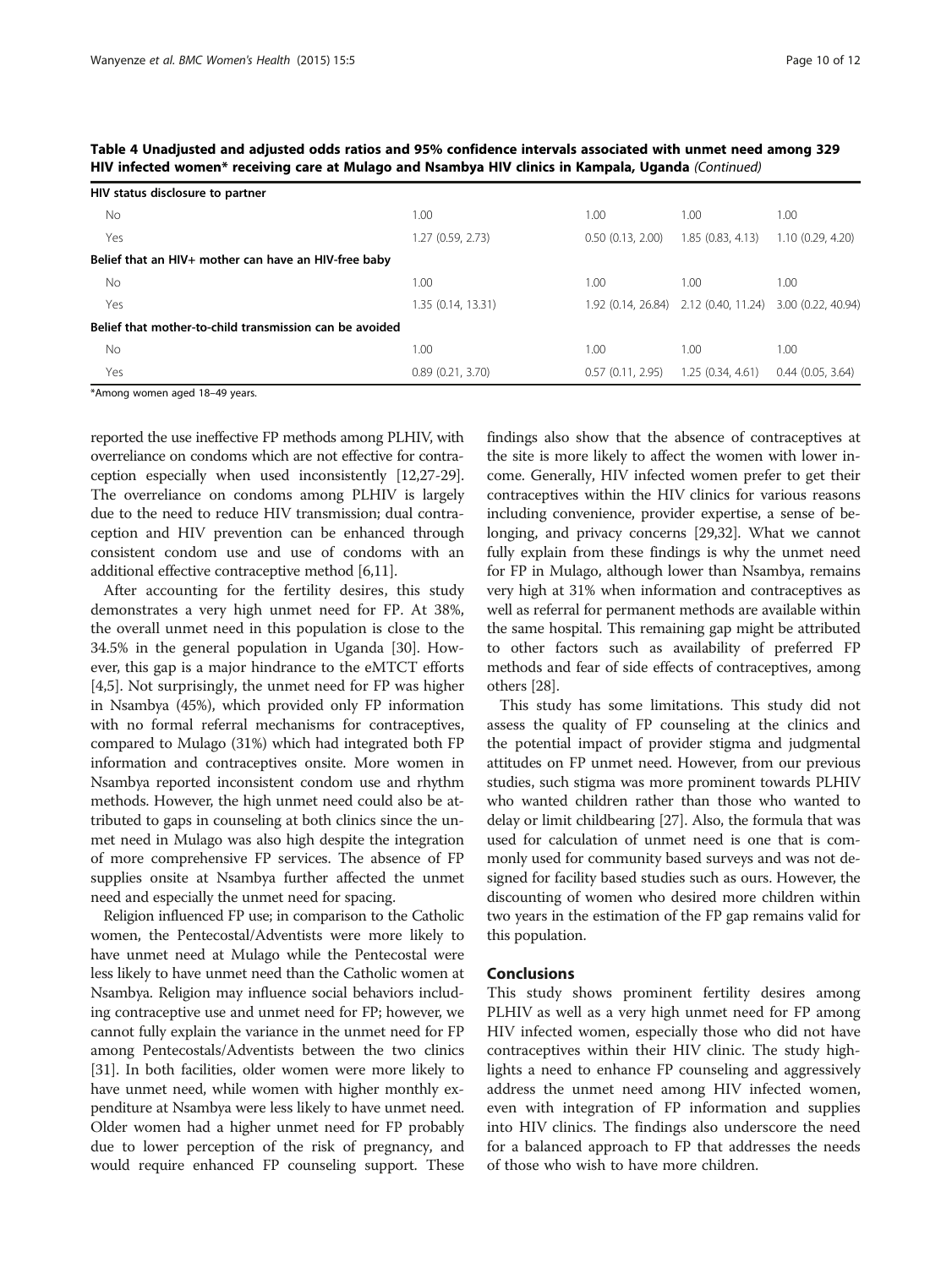#### <span id="page-10-0"></span>Abbreviations

eMTCT: Virtual elimination' of mother-to-child transmission; FP: Family planning; HIV: Human immunodeficiency virus; NHC: Nsambya Home Care; PLHIV: People living with HIV; PMTCT: Prevention of mother-to-child transmission; SDA: Seventh Day Adventist.

#### Competing interests

The authors declare that they have no competing interests.

#### Authors' contributions

RKW initiated the topic, coordinated the data collection and analysis and wrote the first draft of the paper. JKBM led the data analysis and participated in writing the paper. NMT participated in the analysis and review of the paper. GJW, MRK, MN, and NMT made input into the design and review of the paper. All authors contributed to the interpretation and review of the paper, and approved the final version of the manuscript.

#### Acknowledgements

We are grateful to the respondents and research assistants for their participation in this study. This study was funded by the National Institute of Mental Health (1 R24 HD056651) to GJW. The funders had no role in the study design, data collection and analysis, decision to publish, or preparation of the manuscript.

#### Author details

<sup>1</sup>Makerere University School of Public Health, Kampala, Uganda. <sup>2</sup>Makerere University School of Medicine, Kampala, Uganda. <sup>3</sup>Nsambya Home Care HIV Clinic, Kampala, Uganda. <sup>4</sup>RAND Corporation, Santa Monica, CA, USA.

#### Received: 12 July 2014 Accepted: 11 December 2014 Published online: 28 January 2015

#### References

- 1. World Health Organization. Antiretroviral drugs for treating pregnant women and preventing HIV infection in infants: recommendations for a public health approach. – 2010 version. 2010. World Health Organization, 20 Avenue Appia, 1211 Geneva 27, Switzerland.
- 2. World Health Organization. Consolidated guidelines on general HIV care and the use of antiretroviral drugs for treating and preventing HIV infection: recommendations for a public health approach. 2013. World Health Organization, 20 Avenue Appia, 1211 Geneva 27, Switzerland.
- 3. Hladik W, Stover J, Esiru G, Harper M, Tappero J. The contribution of family planning towards the prevention of vertical HIV transmission in Uganda. PLoS One. 2009;4(11):e7691. doi:10.1371/journal.pone.0007691.
- 4. Mahy M, Stover J, Kiragu K, Hayashi C, Akwara P, Luo C, et al. What will it take to achieve virtual elimination of mother-to-child transmission of HIV? An assessment of current progress and future needs. Sex Transm Infect. 2010;86 Suppl 2:ii48–55. doi:10.1136/sti.2010.045989.
- 5. Ciaranello AL, Perez F, Keatinge J, Park JE, Engelsmann B, Maruva M, et al. What will it take to eliminate pediatric HIV? Reaching WHO target rates of mother-to-child HIV transmission in Zimbabwe: a model-based analysis. PLoS Med. 2012;9(1):e1001156. doi:10.1371/journal.pmed.1001156. Epub 2012 Jan 10.
- Leach-Lemens C. Preventing unintended pregnancies in women living with HIV in resource-poor settings. HIV & AIDS Treatment in Practice. Issue 155, March 2010. [http://www.aidsmap.com/Preventing-unintended-pregnancies](http://www.aidsmap.com/Preventing-unintended-pregnancies-in-women-living-with-HIV-in-resource-poor-settings/page/1396517/)[in-women-living-with-HIV-in-resource-poor-settings/page/1396517/](http://www.aidsmap.com/Preventing-unintended-pregnancies-in-women-living-with-HIV-in-resource-poor-settings/page/1396517/).
- 7. Kancheva Landolt N, Ramautarsing RA, Phanuphak N, Teeratakulpisarn N, Pinyakorn S, Rodbamrung P, et al. Factors associated with the use of irreversible contraception and continuous use of reversible contraception in a cohort of HIV-positive women. Contraception. 2013;88(1):67–73. doi:10.1016/j.contraception.2012.10.017. Epub 2012 Nov 21.
- 8. Johnson KB, Akwara P, Rutstein SO, Bernstein S. Fertility preferences and the need for contraception among women living with HIV: the basis for a joint action agenda. AIDS. 2009;23 Suppl 1:S7–17.
- Homsy J, Bunnel R, Moore D, King R, Malamba S, Nakityo R, et al. Reproductive intentions and outcomes among women on antiretroviral therapy in rural Uganda: a prospective cohort study. PLoS One. 2009;4:e4149.
- 10. Warren CE, Abuya T, Askew I, Integra Initiative. Family planning practices and pregnancy intentions among HIV-positive and HIV-negative postpartum

women in Swaziland: a cross sectional survey. BMC Pregnancy Childbirth. 2013;13:150. doi:10.1186/1471-2393-13-150.

- 11. Lopez LM, Otterness C, Chen M, Steiner MJ, Gallo MF. Behavioral interventions for improving condom use for dual protection. Cochrane Database Syst Rev. 2013;10:CD010662. doi:10.1002/14651858.CD010662. pub2. Review.
- 12. Sarnquist CC, Rahangdale L, Maldonado Y, Reproductive health and family planning needs among HIV-infected women in Sub-Saharan Africa. Curr HIV Res. 2013;11(2):160–8.
- 13. Population Action International 2012. Promoting FP/RH-HIV/AIDS Integration: A Summary of Global Health Initiative Strategies in Ethiopia, Kenya, Tanzania, and Zambia. Available at: [http://populationaction.org/wp](http://populationaction.org/wp-content/uploads/2012/07/GHI_Analysis_FINAL.pdf)[content/uploads/2012/07/GHI\\_Analysis\\_FINAL.pdf.](http://populationaction.org/wp-content/uploads/2012/07/GHI_Analysis_FINAL.pdf) July 2012 Population Action International 1300 19th Street NW Second Floor; Washington, DC 20036 USA.
- 14. Kosgei RJ, Lubano KM, Shen C, Wools-Kaloustian KK, Musick AM, Siika BS, et al. Impact of integrated family planning and HIV care services on contraceptive use and pregnancy outcomes: a retrospective cohort study. J Acquir Immune Defic Syndr. 2011;58(5):e121–6. doi:10.1097/QAI.0b013e 318237ca80.
- 15. Stephenson R, Vwalika B, Greenberg L, Ahmed Y, Vwalika C, Chomba E, et al. A Randomized controlled trial to promote long-term contraceptive use among HIV Serodiscordant and concordant positive couples in Zambia. J Womens Health (Larchmt). 2011;20(4):567–74. doi:10.1089/jwh.2010.2113. Epub 2011 Mar 16.
- 16. Millennium Development Goal Indicators website: [http://millennium](http://millenniumindicators.un.org/) [indicators.un.org/](http://millenniumindicators.un.org/).
- 17. Bland M. An introduction to medical statistics, 3rd Edition. 2000. Oxford University Press 2000, Oxford University Press Inc., New York, USA.
- 18. Wanyenze RK, Wagner GJ, Tumwesigye NM, Nannyonga M, Wabwire-Mangen F, Kamya MR. Fertility and contraceptive decision-making and support for HIV infected individuals: client and provider experiences and perceptions at two HIV clinics in Uganda. BMC Public Health. 2013;13(1):98.
- 19. Cleland J, Ali MM. Reproductive consequences of contraceptive failure in 19 developing countries. Obstet Gynecol. 2004;104(2):314–20.
- 20. World Health Organization. Sexual and reproductive health of women living with HIV/AIDS: Guidelines on care, treatment and support for women living with HIV/AIDS and their children in resource-constrained settings. 2006. World Health Organization, 20 Avenue Appia, 1211 Geneva 27, Switzerland.
- 21. Wagner G, Linnemayr S, Kityo C, Mugyenyi P. Factors associated with intention to conceive and its communication to providers in Uganda. Matern Child Health J. 2012;16(2):510–8. doi:10.1007/s10995-011-0761-5.
- 22. Beyeza-Kashesya J, Kaharuza F, Mirembe F, Neema S, Ekstrom AM, Kulane A. The dilemma of safe sex and having children: challenges facing HIV sero-discordant couples in Uganda. Afr Health Sci. 2009;9(1):2–12.
- 23. Kaida A, Andia I, Maier M, Strathdee SA, Bangsberd DR, Spiegel J, et al. The potential impact of antiretroviral therapy on fertility in sub-Saharan Africa. Curr HIV/AIDS Rep. 2006;3:187–94.
- 24. Nattabi B, Li J, Thompson SC, Orach CG, Earnest J. A systematic review of factors influencing fertility desires and intentions among people living with HIV/AIDS: implications for policy and service delivery. AIDS Behav. 2009;13:949–68.
- 25. Myer L, Carter RJ, Katyal M, Toro P, El-Sadr WM, Abrams EJ. Impact of antiretroviral therapy on incidence of pregnancy among HIV-infected women in Sub-Saharan Africa: a cohort study. PLoS Med. 2010;7(2):e1000229. doi:10.1371/journal.pmed.1000229.
- 26. Matthews TL, Mukherjee JS. Strategies for harm reduction among HIV-Affected couples who want to conceive. AIDS Behav. 2009;12:S5–11.
- 27. Jhangri GS, Heys J, Alibhai A, Rubaale T, Kipp W. Unmet need for effective family planning in HIV-infected individuals: results from a survey in rural Uganda. J Fam Plann Reprod Health Care. 2012;38(1):23–9. doi:10.1136/ jfprhc-2011-0108. Epub 2011 Jul 27.
- 28. Marlow HM, Maman S, Groves AK, Moodley D. Fertility intent and contraceptive decision-making among HIV positive and negative antenatal attendees in Durban, South Africa. Health Care Women Int. 2012;33(4):342–58.
- 29. Wanyenze RK, Tumwesigye NM, Kindyomunda R, Beyeza-Kashesya J, Atuyambe L, Kansiime A, et al. Uptake of family planning methods and unplanned pregnancies among HIV infected individuals: a cross-sectional survey among clients at HIV clinics in Uganda. J Int AIDS Soc. 2011;14(1):35.